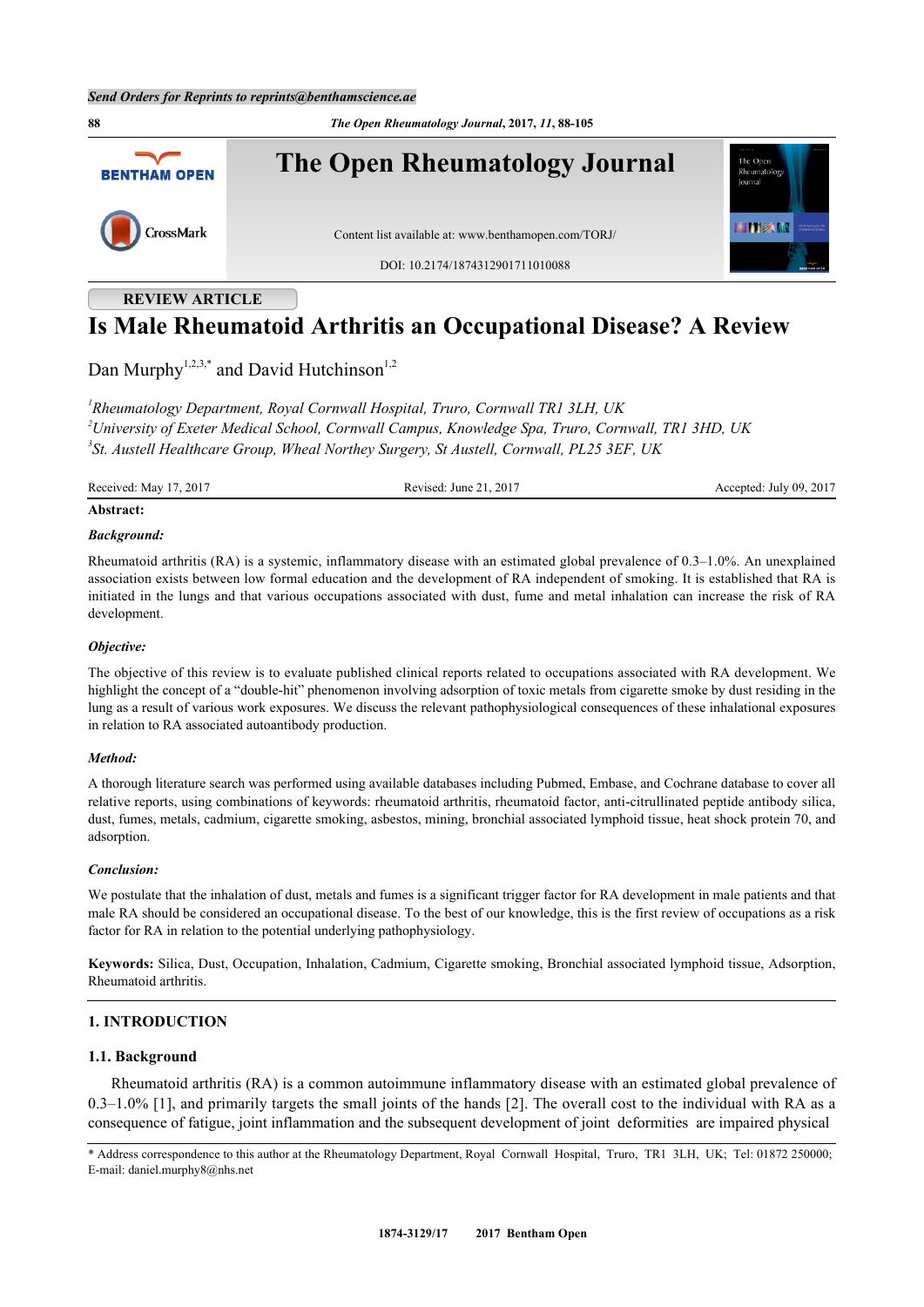functioning, reduced work productivity and activities of daily living [[3\]](#page-13-2). The overall economic cost of RA to society is substantial. A study of RA patients in Norfolk UK with longstanding disease of 10-15 years reported an annual cost of approximately £3000 per patient (2013 prices) for direct health care alone [\[4](#page-13-3)]. Therefore studies identifying potential causes of RA that are avoidable and are of huge importance to at risk individuals and also wider society.

Literature has established the lung as a primary site for disease development [\[5\]](#page-13-4), although the exact aetiology remains unclear. Whilst genetic susceptibility plays a role, concordance rates of 9.1% (95% CI 1.9 to 24.3) in monozygotic twins have been found [[6\]](#page-13-5) suggesting that environmental factors are of great importance regarding the pathogenesis of RA.

Cigarette smoking has emerged as an important risk factor for RA, with a strong association between ever smoking and RA in monozygotic twin pairs demonstrating an odds ratio (OR) 12.0, (95% CI 1.78–513) [[7\]](#page-13-6). Smoking, as the most important environmental trigger factor for RA, associates with rheumatoid factor (RF) and antibodies to citrullinated peptide antigens (ACPA) rather than RF and ACPA negative RA[[8\]](#page-13-7).

Further inhaled environmental risk factors for RA have been suggested including exposure to silica[[9](#page-13-8) - [13\]](#page-13-9), construction work [[13](#page-13-9) - [15](#page-13-10)], asbestos [[16](#page-13-11), [17\]](#page-13-12), mineral oils [\[18](#page-13-13), [19](#page-14-0)] farming and pesticide exposure [\[14](#page-13-14), [16](#page-13-11), [19,](#page-14-0) [20\]](#page-14-1), electrical and electronics work [\[14](#page-13-14), [15](#page-13-10)], textiles[[21\]](#page-14-2) and roadside dust [\[22,](#page-14-3) [23](#page-14-4)]. Specific occupations have been associated with ACPA positive RA [[14,](#page-13-14) [15,](#page-13-10) [18,](#page-13-13) [20,](#page-14-1) [22\]](#page-14-3).

Citrullination of proteins in the lungs, as found in the longevity-associated RA risk identified in cigarette smoke inhalation [[24\]](#page-14-5), could equally be applied to other inhalational exposures [[25\]](#page-14-6). Such exposures predominantly relate to occupation in male populations, though evidence exists linking RA risk to female occupational inhalation, such as recently seen in textile workers [\[21](#page-14-2)] and inhalational exposures in the wider environment [\[20](#page-14-1), [22](#page-14-3), [25](#page-14-6), [26](#page-14-7)].

# **1.2. Key question**

Why do people exposed to workplace dust or fumes in addition to cigarette smoke demonstrate a greatly elevated risk of RA?

### **1.3. Hypothesis**

In short, we suggest that RA should be considered an occupational disease as a consequence of dust and fume inhalation in the workplace, as such exposures stimulate immune tolerance breakdown. Furthermore, these exposures form a lung substrate that can adsorb heavy metals from other environmental sources such as cigarette smoke.

We argue that metals have the potential to induce lymphoid tissue in the lung, generating ACPA and RF production locally. We highlight the process of adsorption as critical for RA disease development in men and discuss the pathophysiology of autoantibody generation resulting from occupational inhalation in stimulating RA disease development.

### **2. METHODS**

A literature search was performed using Pubmed, Embase, and Cochrane databases and to cover all relative reports. Titles and abstracts of identified articles were screened for eligibility and relevance to the key question and a priori hypothesis generation as detailed above. Duplicates and reports generated that were not relevant to the study aims were removed. Reference lists of relevant articles were searched for further evidence by hand around mechanisms of action and further hypothesis refinement.

# **2.1. Occupational Exposure**

Initial searches were conducted using the following keywords: "occupation OR mining OR silica", in combination with disease specific term "Rheumatoid arthritis". Subsequent searches of disease and exposure detail were made using the terms "Rheumatoid factor OR anti-citrullinated protein antibody/ies", AND "silica OR dust OR fumes OR metals OR cadmium OR asbestos OR mining". A separate search was made using the combination terms "rheumatoid AND smoking AND occupation". Following hypothesis generation and in the process of refinement, further searches were made using the combination terms "Rheumatoid arthritis AND bronchial associated lymphoid tissue OR adsorption OR heat shock protein 70".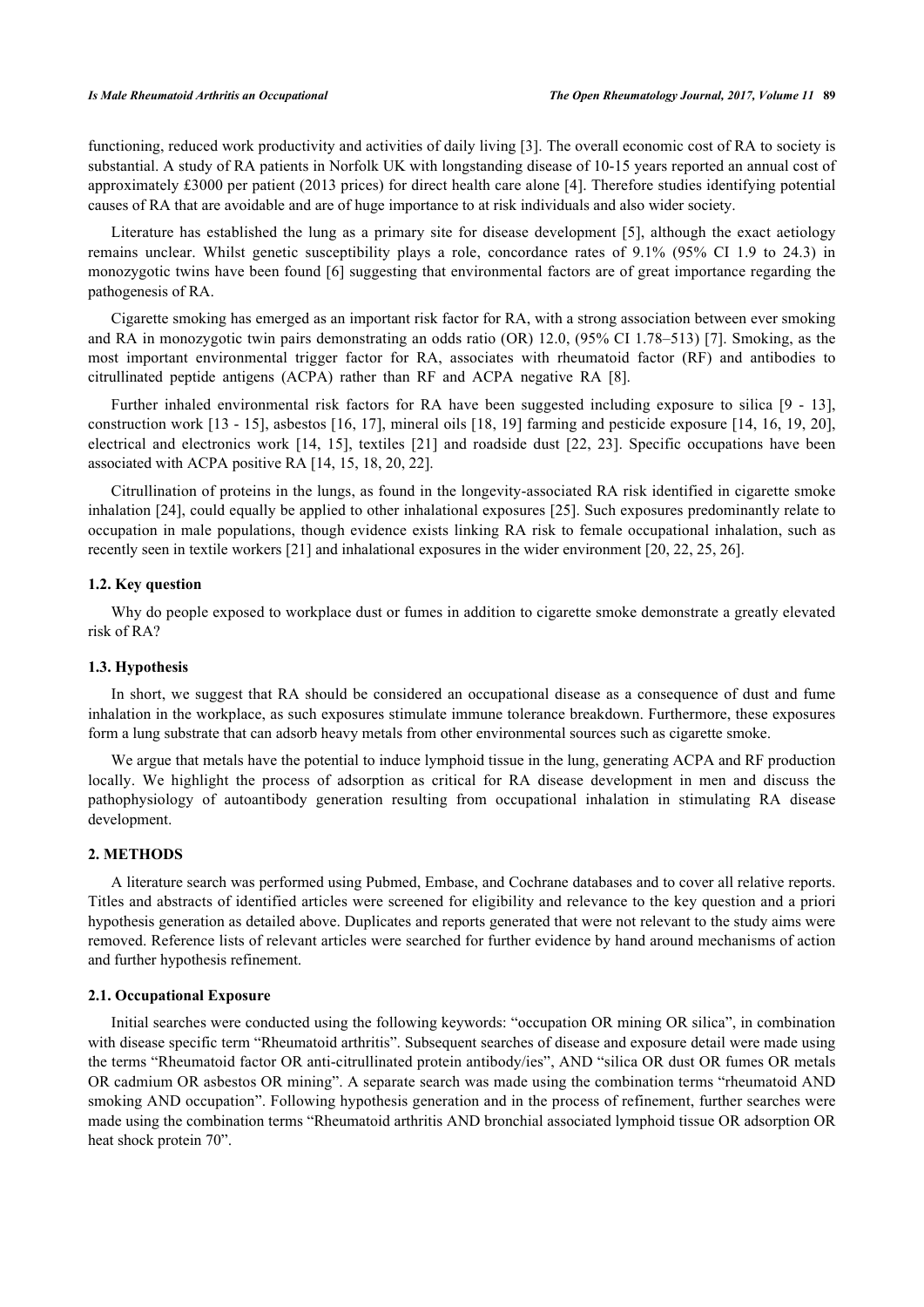**90** *The Open Rheumatology Journal, 2017, Volume 11 Murphy and Hutchinson*



**Fig. (1).** Literature retrieval flowchart.

# **2.2. Appraisal**

For occupational exposures, studies were examined for information relevant to output fields of sex, country of study, follow up period and exposure type. Reported or calculable RA risk being statistically significant for increased RA risk (with lower 95% confidence interval greater than 1.0) was used for inclusion.

# **2.3. Integration**

For critical review purposes, statistically significant data pertaining to increased RA risk in male occupational exposures was integrated into a single Table **[1](#page-2-0)**, for descriptive comparison. Data not reaching statistical significance was not included in the table, though elements of non-statistical significance are included in the discussion. Heterogeneity in study populations, comparison groups and outcome measures precluded further pooled analysis or systematic review.

| Author(s),<br><b>Publication</b><br>Year and<br>Reference No. | <b>Country, Period</b><br>of Employment<br>and Follow-up | <b>Study Population</b>                                                                            | <b>Exposure Type</b>                                                     | Cases   | <b>Controls</b> | <b>Reported RA</b><br>risk $(95\% \text{ CI})$ | <b>Comments</b>                                                                                                  |
|---------------------------------------------------------------|----------------------------------------------------------|----------------------------------------------------------------------------------------------------|--------------------------------------------------------------------------|---------|-----------------|------------------------------------------------|------------------------------------------------------------------------------------------------------------------|
| Klokars et al<br>1987 [9]                                     | Finland<br>1940-1981                                     | 1026, Cohort                                                                                       | Granite quarry and<br>processing yard<br>workers                         | 35      | 7.5             |                                                | Comparison with<br>age matched Finnish<br>population statistics<br>for all workers                               |
| Stolt et al 2010<br>$[11]$                                    | Sweden<br>1996-2006                                      | 577 RA cases, 659 age,<br>gender, location<br>matched controls                                     | Silica: stone dust, rock<br>drilling, stone crushing                     | 54      | 69              | 1.39<br>$(1.13 - 2.48)$                        | $ACPA+RA$ .<br>$ACPA-$ and<br>combined RA failed<br>to reach significance                                        |
| Stolt et al 2010<br>[11]                                      | Sweden<br>1996-2006                                      | 577 RA cases, 659 age,<br>gender, location<br>matched controls                                     | Silica: stone dust, rock<br>drilling, stone crushing,<br>current smokers | 21      | 13              | 7.36<br>$(3.31 - 16.38)$                       | ACPA+RA, silica<br>and smoking<br>interaction                                                                    |
| Calvert et al<br>2003 [12]                                    | USA 1982-1995                                            | 4839231 death<br>certificates from 27<br>states, silica exposed<br>cases matched to non-<br>silica | Silica                                                                   | 15/1237 | 20/6185         |                                                | 3.75 (19.2-7.32 Mortality odds ratio.<br>OR $1.19(1.12-1.25)$<br>following<br>conditional logistic<br>regression |

<span id="page-2-0"></span>

|  |  |  | Table 1. Occupational exposures previously found to demonstrate significantly increased RA risk in males. |
|--|--|--|-----------------------------------------------------------------------------------------------------------|
|  |  |  |                                                                                                           |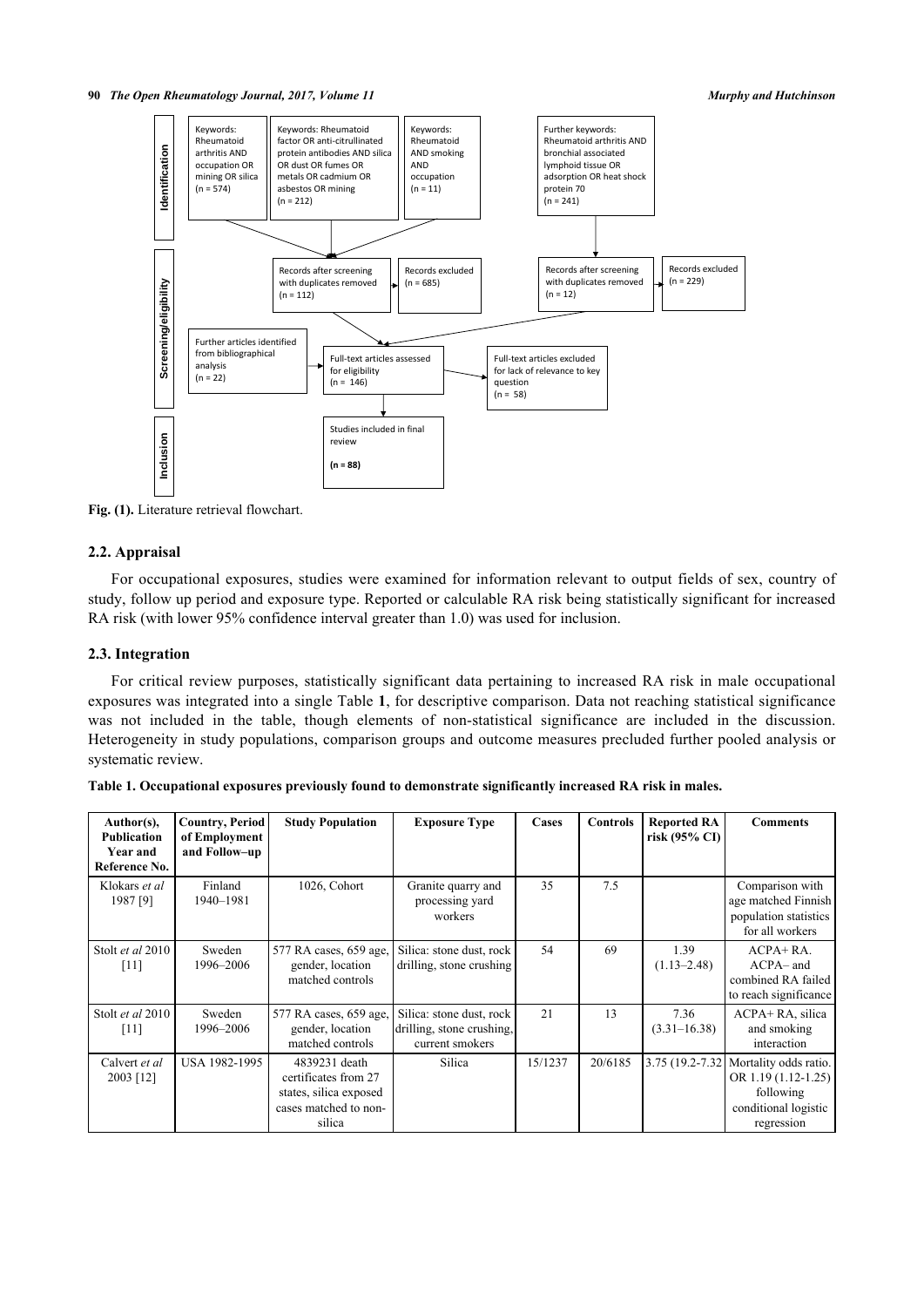| (Table 1) contd<br>Author(s),                          | <b>Country, Period</b>         | <b>Study Population</b>                                                                             | <b>Exposure Type</b>                                                | Cases      | Controls                 | <b>Reported RA</b>       | <b>Comments</b>                                                                                         |
|--------------------------------------------------------|--------------------------------|-----------------------------------------------------------------------------------------------------|---------------------------------------------------------------------|------------|--------------------------|--------------------------|---------------------------------------------------------------------------------------------------------|
| <b>Publication</b><br><b>Year and</b><br>Reference No. | of Employment<br>and Follow-up |                                                                                                     |                                                                     |            |                          | risk (95% CI)            |                                                                                                         |
| Li et al 2008<br>$[14]$                                | Sweden<br>1964-2004            | 13820 hospitalisations<br>for RA, cohort                                                            | Miners and quarry<br>workers                                        | 175        | $\blacksquare$           | $1.7(1.5-2.0)$           | Comparison with<br>standardised<br>incidence ratio (SIR)<br>by occupation<br>category in 1960<br>census |
| Li et al 2008<br>$[14]$                                | Sweden<br>1964-2004            | 13820 hospitalisations<br>for RA, cohort                                                            | Miners and quarry<br>workers                                        | 145        | $\sim$                   | $1.8(1.6-2.2)$           | Comparison with<br>SIR by occupation<br>category in 1970<br>census                                      |
| Turner and<br>Cherry 2000<br>$[41]$                    | North<br>Staffordshire, UK     | 6353 male pottery<br>workers, case-referent                                                         | Underground mining                                                  | 9/43       | 5/172                    | 8.47<br>$(2.59 - 27.66)$ | Referents matched<br>on age, sex and<br>pottery exposure                                                |
| Li et al 2008<br>$[14]$                                | Sweden<br>1964-2004            | 13820 hospitalisations<br>for RA, cohort                                                            | Construction workers                                                | 498        | $\overline{\phantom{a}}$ | $1.2(1.1-1.4)$           | Comparison with<br>standardised<br>incidence ratio (SIR)<br>by occupation<br>category in 1960<br>census |
| Li et al 2008<br>$[14]$                                | Sweden<br>1964-2004            | 13820 hospitalisations<br>for RA, cohort                                                            | Construction workers                                                | 561        | $\overline{\phantom{a}}$ | $1.3(1.2-1.5)$           | Comparison with<br>SIR by occupation<br>category in 1970<br>census                                      |
| Li et al 2008<br>$[14]$                                | Sweden<br>1964-2004            | 13820 hospitalisations<br>for RA, cohort                                                            | Construction workers                                                | 210        | $\overline{a}$           | $1.4(1.2-1.6)$           | Comparison with<br>SIR by occupation<br>category in 1960 and<br>1970 census                             |
| Ilar et al 2016<br>$[15]$                              | Sweden,<br>unreported          | 3295 incident RA<br>cases, 4912 controls                                                            | Bricklayers and<br>concrete workers                                 | Unreported | $\frac{1}{2}$            | $2.6(1.3-4.9)$           | Abstract only<br>publication                                                                            |
| Blanc et al 2015<br>$[13]$                             | Sweden,<br>1968-1993           | 240983 unionised<br>construction workers<br>enrolled in occupational<br>health service<br>1968-1993 | Silica dust, ever<br>smokers                                        | 160/52419  | 273/108400               | 1.36<br>$(1.11-1.68)$    |                                                                                                         |
| Blanc et al 2015<br>$[13]$                             | Sweden,<br>1968-1993           | 240983 unionised<br>construction workers<br>enrolled in occupational<br>health service<br>1968-1993 | Non-silica inorganic<br>dust, ever smokers                          |            | 202/132583 273/108400    | 1.42<br>$(1.17-1.73)$    |                                                                                                         |
| Li et al 2008<br>$[14]$                                | Sweden<br>1964-2004            | 13820 hospitalisations<br>for RA, cohort                                                            | Electrical workers                                                  | 282        | $\overline{\phantom{a}}$ | $1.2(1.1-1.3)$           | Comparison with<br>SIR by occupation<br>category in 1960 and<br>1970 census                             |
| Ilar et al 2016<br>$[15]$                              | Sweden,<br>unreported          | 3295 incident RA<br>cases, 4912 controls                                                            | Electrical workers                                                  | unreported | $\overline{\phantom{a}}$ | $2.1(1.1-4.0)$           | <b>ACPA-RA</b><br>Abstract only<br>publication                                                          |
| Olsson et al<br>2004 [16]                              | Sweden<br>1996-1998            | 74 incident male RA<br>cases, 382 referents                                                         | Electricians,<br>electromechanical<br>workers, service<br>personnel | 9/74       | 18/382                   | $3.4(1.2-9.4)$           |                                                                                                         |
| Li et al 2008<br>$[14]$                                | Sweden<br>1964-2004            | 13820 hospitalisations<br>for RA, cohort                                                            | Smelters and metal<br>foundry workers                               | 271        | $\blacksquare$           | $1.2(1.1-1.4)$           | Comparison with<br>SIR by occupation<br>category in 1970<br>census                                      |
| Cappalletti et al<br>2016 [45]                         | Trentino, Italy<br>1979-2009   | 331 exposed workers,<br>cohort                                                                      | Electric arc furnace<br>workers                                     | 3/331      | 420/20332                | 6.18<br>$(2.00-19.02)$   | Compared to<br>incident cases in<br>same town over<br>same period                                       |
| Olsson et al<br>2004 [16]                              | Sweden<br>1996-1998            | 74 incident male RA<br>cases, 382 referents                                                         | conductors, freight,<br>transport workers                           | 3/74       | 2/382                    | 17.8<br>$(1.5 - 207.8)$  |                                                                                                         |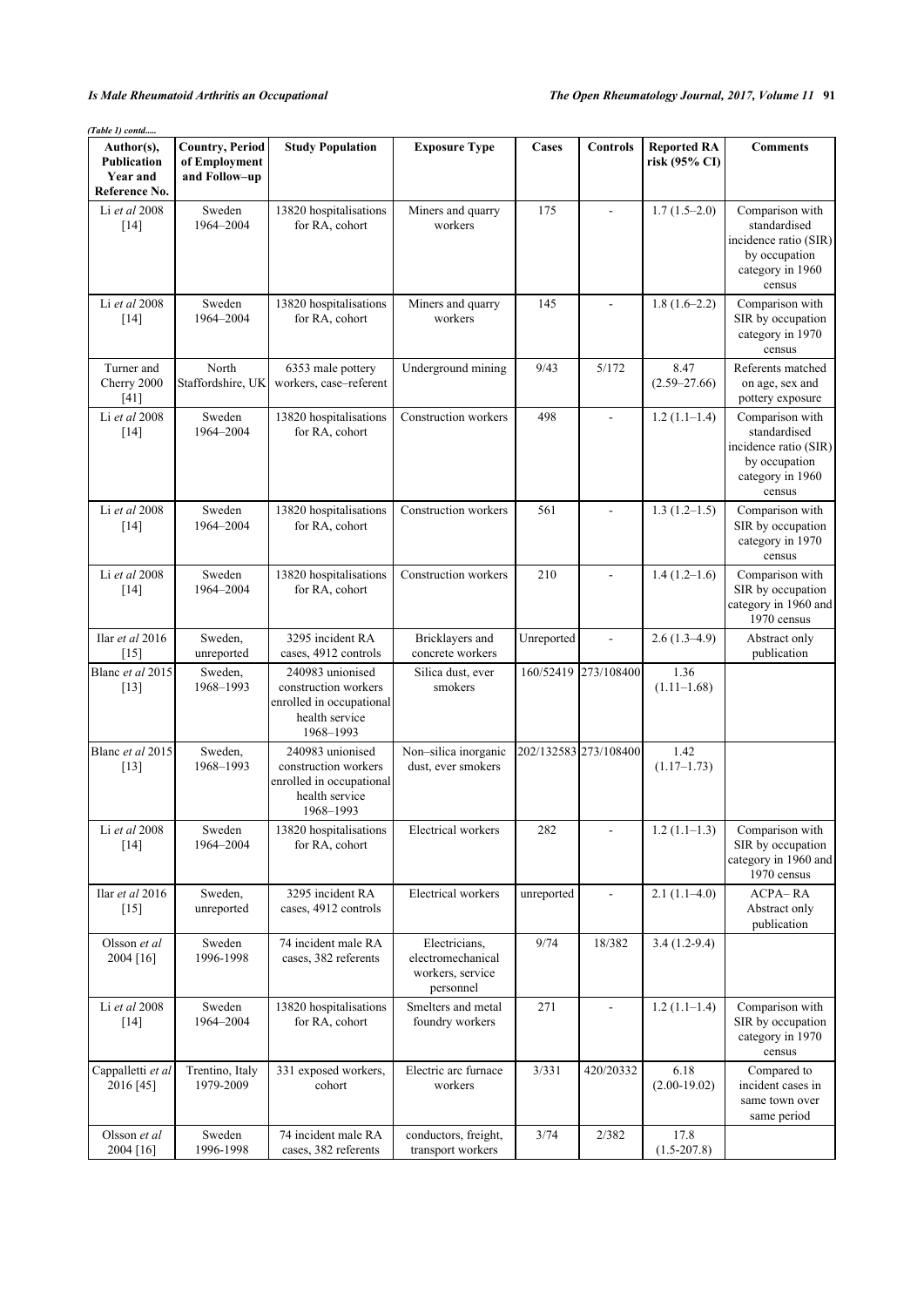*(Table 1) contd.....*

| Author(s),<br><b>Publication</b><br><b>Year and</b><br>Reference No. | <b>Country, Period</b><br>of Employment<br>and Follow-up | <b>Study Population</b>                             | <b>Exposure Type</b>                     | Cases  | <b>Controls</b> | <b>Reported RA</b><br>risk (95% CI) | <b>Comments</b>                                                                                         |
|----------------------------------------------------------------------|----------------------------------------------------------|-----------------------------------------------------|------------------------------------------|--------|-----------------|-------------------------------------|---------------------------------------------------------------------------------------------------------|
| Li et al 2008<br>$[14]$                                              | Sweden<br>1964-2004                                      | 13820 hospitalisations<br>for RA, cohort            | Engine and Motor<br>operators            | 383    |                 | $1.2(1.1-1.3)$                      | Comparison with<br>standardised<br>incidence ratio (SIR)<br>by occupation<br>category in 1960<br>census |
| Svedrup et al<br>2005 [18]                                           | Sweden<br>1996-2003                                      | 407 incident male RA<br>cases, 486 controls         | Mineral oil exposure                     | 93     | 132/486         | 1.6<br>$(1.1-2.2)$                  | $ACPA + RA$ , any<br>mineral oil exposure.<br>Specific cohort size<br>not given for<br>ACPA+RA          |
| Olsson et al.<br>2000 [47]                                           | Sweden<br>1980-1995                                      | 102 RA cases, 248<br>referents                      | Asphalters                               | 3/102  | 1/248           | 14.0<br>$(1.2 - 799.0)$             |                                                                                                         |
| Li et al $2008$<br>[14]                                              | Sweden<br>1964-2004                                      | 13820 hospitalisations<br>for RA, cohort            | Farmers                                  | 821    |                 | $1.2(1.1-1.2)$                      | Comparison with<br>SIR by occupation<br>category in 1960 and<br>1970 census                             |
| Olsson et al.<br>2004 [16]                                           | Sweden<br>1996-1998                                      | 74 incident male RA<br>cases, 382 referents         | Farmers                                  | 20/74  | 41/382          | $2.4(1.1-5.2)$                      |                                                                                                         |
| Parks et al 2016<br>$\lceil 20 \rceil$                               | USA 1993-2010                                            | 23570 spouses of<br>pesticide applicants,<br>cohort | Farming:<br>maneb/mancozeb<br>perticides | 10/271 | 351/23570       | $3.3(1.5-7.1)$                      |                                                                                                         |
| Parks et al 2016<br>$[20]$                                           | USA 1993-2010                                            | 23570 spouses of<br>pesticide applicants,<br>cohort | Farming: chemical<br>fertilisers         | 23/132 | 2540/24018      | $1.7(1.1-2.7)$                      |                                                                                                         |

# **3. INHALATIONAL WORKPLACE EXPOSURES**

### **3.1. Mining/ Quarry Workers**

Mining has long been associated with RA[[27\]](#page-14-8). A cohort follow up study of 1026 Finnish granite quarry and processing yard workers from 1940-1981, demonstrated RA incidence rate ratio (defined as award to disability pension for RA), over five times higher than expected, compared to general population statistics. Silica exposure was postulated as the primary mechanism of aetiology [\[9](#page-13-8)]. Interestingly, RA was seen in the absence of frank silicosis, suggesting silicosis per se does not account for the observed increased risk of RA and an alternate pathophysiology is likely.

Stolt *et al*. [\[11](#page-13-15)] found elevated ACPA+ RA risk in silica exposed Swedish quarry workers compared to unexposed controls (OR 1.67, 95% CI 1.13–2.48), but no increased risk of ACPA- RA when compared to unexposed controls. This was particularly evident amongst men exposed to stone dust and rock drilling. In terms of outcome, Swedish miners and quarry workers have also demonstrated the highest and most consistent standardised incidence ratios (SIR) across three cohorts of patients hospitalised due to RA (SIR 1.4, 95% CI 1.0-1.9 for 43 RA miners as per 1960 and 1970 census data) [[14\]](#page-13-14).

An association was seen in mortality odds ratio between postulated silica exposure and RA (OR 1.19, 95% CI 1.12-1.25) on analysis of death certificate data from 27 USA states from 1982-1995 [\[12\]](#page-13-16). Comparing 15/1237 RA silicotics with 20/6185 RA controls, this study was limited by the death certificate record of occupation rather than complete occupational history, and diseases/conditions contributing to cause of death. Categorisation of silica exposure was made based on occupation type rather than duration or intensity of exposure. However, stringent exclusion criteria would suggest bias towards the null hypothesis, suggesting that the significant risks presented may be an underestimate.

Mining has long been associated with extra-articular RA manifestations such as pulmonary nodules. Caplan's syndrome, first described in 1953, classically occurs in coal dust exposed RA cases, characterised by development of pulmonary nodules 0.5-5cm throughout the lung field, distinct from silicosis [\[27\]](#page-14-8). Given that the lung is an important site of RA initiation [\[5\]](#page-13-4), this is of contemporary interest in RA aetiology. Radiological changes of Caplan's syndrome can precede RA development, and regional differences in the incidence of Caplan's syndrome in coal miners have been noted[[28](#page-14-9)]. Underground coal miners in Staffordshire, UK, demonstrated a significantly increased risk of RA development (OR 8.47, 95% CI 2.59 to 27.66) [\[29\]](#page-14-10). Workers exposed to Kaolin (China clay) dust demonstrate the highest prevalence of Caplan's syndrome ever reported, 12 times higher than the prevalence noted in coal dust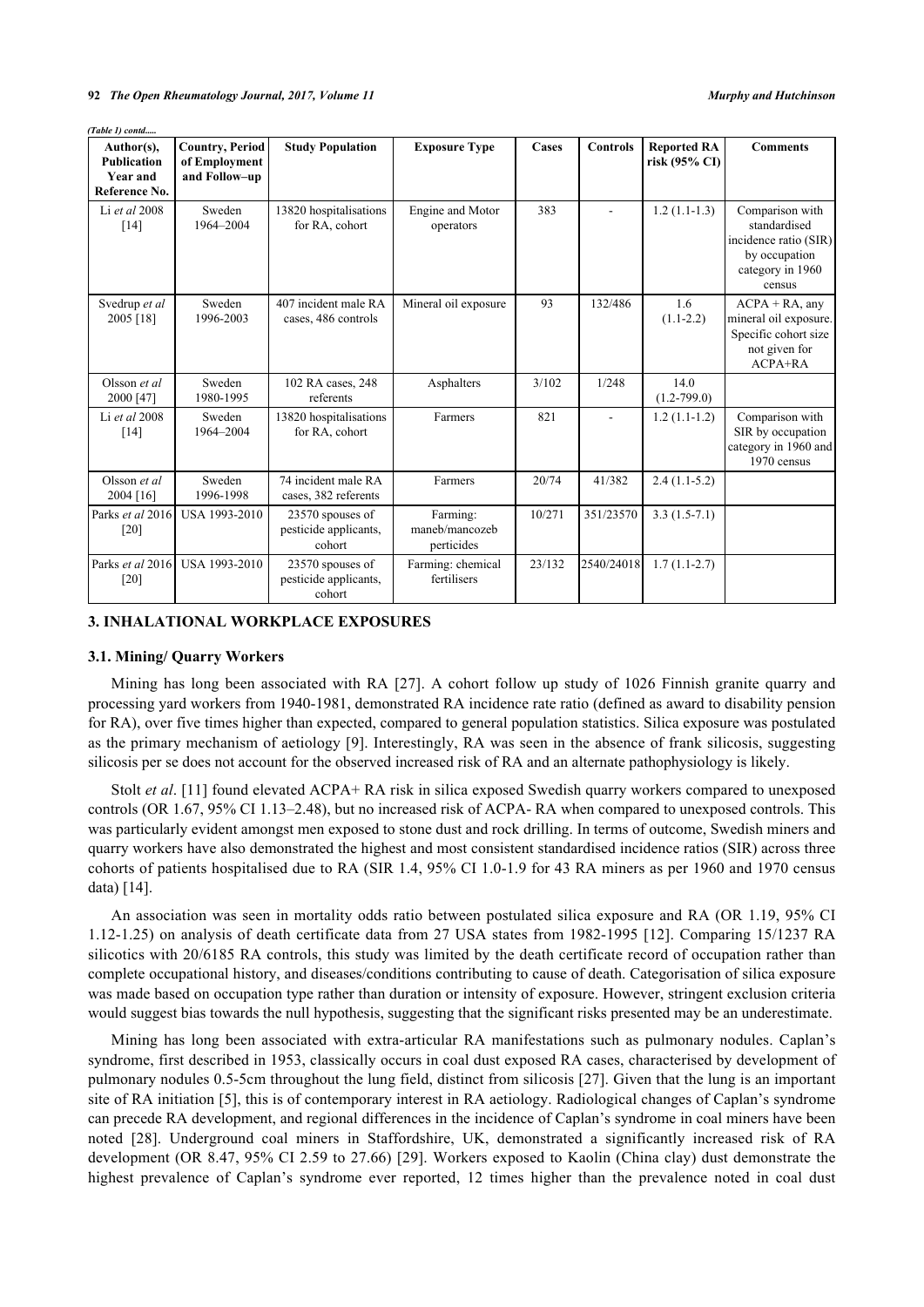associated pneumoconiosis claimants (2/68, 3% [[30\]](#page-14-11) vs. 37/14000, 0.26% [[27\]](#page-14-8)). This raises intriguing questions as to the common components of inhaled dust responsible for RA pulmonary nodule development, and suggests that both dusts are implicated in RA development.

# **3.2. Construction Workers**

Elevated RA risk has been demonstrated amongst construction workers. Li *et al*. found significantly elevated risk amongst three cohorts of general construction workers studied, with SIR of 1.4 (95% CI 1.2-1.6), for RA hospitalisations 1964-2004 comparing to census data for occupations over census periods covering 1960-1970 [[14\]](#page-13-14). No elevated SIR was seen amongst woodworkers or bricklayers. A recent abstract on the Epidemiological Investigation of Rheumatoid Arthritis (EIRA) study of 3295 new RA cases in defined Swedish geographical areas compared to 4912 controls, suggested an OR of 2.6 (95% CI 1.3-4.9) for bricklayers and concrete workers [[15](#page-13-10)]. However, this abstract does not detail actual numbers in the trades listed, and whilst the authors report that results are adjusted for smoking, no methodology is given. Furthermore, the authors included patients aged 18-70, and only report "last occupation" listed. Given the longevity of risk from the known inhalational insult of smoking[[24](#page-14-5)], some acknowledgement of risk longevity conferred by other inhalational exposures would be expected. With the notable exception of mineral oil exposure, polarisation of RA risk estimates occurs when a latency period is used in occupational exposures [\[18\]](#page-13-13), indicating a long induction period between exposure and RA development. Ergo, an upper age cut off of 70 years may miss those occupationally exposed cases over the age of 50, who may not present until well into their 70s and crucially will not account for multiple occupational co-exposures.

Asbestos exposure, commonly found in historical building trade populations, was found to be an RA risk factor amongst 12/74 incident cases compared to 19/382 referents in multivariate analysis of lifelong occupational exposures (OR 2.5, 95% CI 1.0-6.8) [[16\]](#page-13-11). Further evidence is found in a case-control study of community residents and workers exposed to asbestos contaminated vermiculite in Montana, USA, who demonstrated a strikingly elevated RA risk in those aged over 65 (OR 3.23 (95% CI 1.31-7.96) [\[17](#page-13-12)]. Interestingly, no significant increased risk was seen in those aged under 65, further highlighting the need to acknowledge a latency period between exposure and disease development.

# **3.3. Electrical Workers and Workers Exposed to Metal Fumes**

Electrical workers demonstrated a non-significant, though consistent elevated RA hospitalisation risk (OR 1.1-1.3, (95% CI 1.0-1.3) [[14](#page-13-14)]. Ilar *et al*. suggest an OR of 1.8 (95%CI 1.0-3.1) for ACPA+ RA, and OR 2.1 (95%CI 1.1-4.0) for ACPA- RA, amongst electrical and electronics workers [\[15\]](#page-13-10). In the UK, electricians represent a subset of construction industry workers with multiple co-exposures. Inhalation of silica, non-silica inorganic, and organic dusts from physical interactions with building industry substrates. Activities such as drilling and chiselling out concrete, wood and gypsum plasterboard are likely to be relevant. Further specific aspects to electrical work involve handling and assembly of componentry that exposes workers to metal fumes. Toxic elements (such as cadmium) have been sequentially reduced and eliminated from solder, plastics and brazing fillers in modern European applications [\[31\]](#page-14-12). However, a longitudinal study of ten workers exposed to silver solder in the UK demonstrated the longevity of historical heavy metal fume exposure [\[32](#page-14-13)].

Other direct metal fume exposed trades demonstrate increased RA risk. An increased RA risk was reported in 29/74 Swedish mechanics, sheet metal workers and welders (OR 1.8, 95% CI 1.0-3.4) [[16\]](#page-13-11). A single cohort of Li *et al*'s study [\[14](#page-13-14)] showed a significantly elevated SIR of 1.2 (95%CI 1.1-1.4) amongst foundry workers, with two large cohorts of mechanics and metal workers demonstrating slight, though insignificant, SIR of 1.1 (95%CI 1.0-1.1) and 1.0 (95% CI 1.0-1.1) respectively. Ilar *et al*. [[15\]](#page-13-10) suggest an OR of 2.6 (OR 1.0-7.4) for ACPA+ RA in smelters and metal foundry workers. A retrospective cohort study of workers recycling scrap metals at an electrical arc furnace in Italy noted 3/331 incident cases of RA over a 20 year follow up period, a dramatically increased RR of 6.18 (95%CI 2.00-19.02), when compared to 420/20332 incident RA cases in the same town over the same period [[33](#page-14-14)]. Despite the relatively small sample size and lack of directly comparable working group, this cohort demonstrated an appreciably elevated RA risk, thought due to foundry dust exposure containing a range of potential toxins including heavy metals [\[34](#page-14-15)].

#### **3.4. Mechanics and Workers Exposed to Mineral Oils**

In an analysis of 281 cases to 507 referents aged 25-75 years presenting to a single secondary care hospital in southeast Sweden, an increased though non-significant RA risk was seen amongst machine and engine repairers (OR 2.1, 95% CI 0.8-5.6), with specific exposure to hydraulic oils demonstrating an OR of 1.8, (95% CI 0.7-4.3) [\[35](#page-14-16)]. Li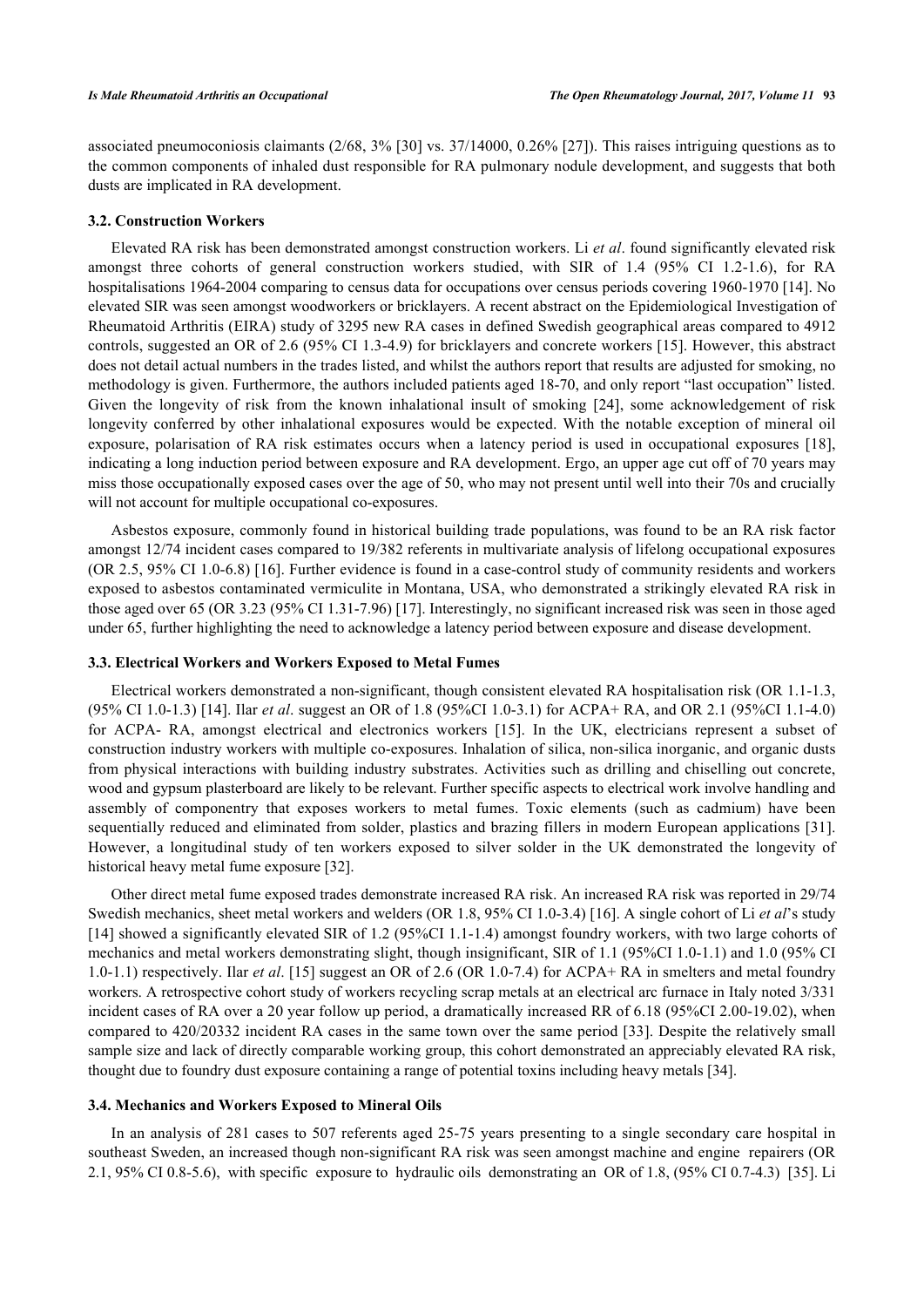*et al.* found that engine and motor operators demonstrated consistent though insignificant SIR elevation across three cohorts (SIR 1.1-1.2, 95% CI 1.0-1.5 combined) [\[14](#page-13-14)].

A report on the EIRA study compared 135 RA males exposed to different types of mineral oil to 132 controls, comparing seropositive and seronegative RA [[18\]](#page-13-13). Exposure to any mineral oil demonstrated an increased risk (OR 1.3, 95%CI 1.0-1.3), with motor oil exposure (OR 1.2, 95%CI 0.9-1.8) carrying higher risk than others. When subdivided by autoantibody positivity, significantly increased risk to any mineral oil exposure was only seen in seropositive disease (ACPA+ OR 1.6, 95%CI 1.1-2.2). No significant increased risk for asphalt exposure was seen, unlike findings elsewhere (OR 14.0, 95%CI 1.2-99.9), albeit in limited numbers (4 cases: 1 referent) [\[16\]](#page-13-11). Limited correction for smoking was made via "ever" and "never" smoker categories. The authors noted a possible interaction between smoking and mineral oil exposure, but report an inability to reach a firm conclusion due to small numbers (ACPA+ RA attributable portion due to interaction= 0.5, 95%CI -0.2-1.2). No attributable portion was reported for RF+ RA.

# **3.5. Farm Workers**

Farming has long been associated with increased RA risk. A small but persistent SIR was noted in 821 RA farmers in Li *et al's* combined cohort as per 1960-1970 data (SIR 1.1, 95% CI 1.1-1.2) [\[14](#page-13-14)]. A further study of incident cases in Sweden found an OR 2.4 (95% CI 1.1-5.2) amongst 20 farm worker RA cases to 41 referents [[16\]](#page-13-11). Interestingly, this study examined potential exposures which farm workers may encounter. On multivariate analysis with adjustment for age and smoking, no statistically significant increased risk was found for exposure to pesticides, farm animals, mineral oils or organic dusts. However, subsequent pooled analysis of specific occupational exposures with at least 50 exposed subjects amongst 176 cases and 630 referents, with adjustment for age and smoking, showed statistically significant increased risk amongst those exposed to crops and forage (OR 3.2, 95% CI 1.6-6.7 for >20 years exposure), and for fertilisers (OR 3.0, 95% CI 1.3-3.8). No dose-duration relationship was observed.

A longitudinal American study of 23570 spouses of pesticide license applicants from 1993-1997 found no association of RA with growing up on a farm or years living on a farm, on structured follow up interview in 2010 [[19\]](#page-14-0). Detailed exposure analysis of 271 RA cases revealed increased risk from lifetime pesticide use (OR 1.4, 95% CI 1.0-1.6), and application of chemical fertilizers (OR 1.7, 95% CI 1.1-2.7). Amongst specific pesticides examined, an elevated but non-significant risk was seen for DDT (OR 1.9, 95% CI 0.97-3.6). Significant risks were seen for maneb/ manecozeb fungicides (OR 3.3, 95% CI 1.5-7.1), and chemical fertilizers (OR 1.7, 95% CI 1.1-2.7).

# **4. DISCUSSION**

Low formal education has consistently been found to be associated with RA [\[36](#page-14-17) - [38](#page-14-18)]. All the occupations listed in Table**1** require no formal academic qualifications and it is noteworthy that no study as yet has considered an individual's occupation as a confounding factor when considering low formal education levels as a risk factor for RA development. Likewise the stark contrast in mortality reported by Pincus *et al*. [[39](#page-14-19)] in RA patients over a nine year period with a low formal education (45% mortality) compared to those with the highest formal education (5% mortality) has not been explained. However, occupations undertaken by working class individuals that expose them to vapours, gas, dust or fumes greatly increases the risk of chronic obstructive pulmonary disease (COPD) particularly in smokers, withan OR 14.1 (9.33-21.2) compared to never smokers with no such work exposures [[40](#page-15-3)]. The "double-hit" of occupational exposure and smoking combined risk was far higher than the OR of 6.71 (4.58-9.82) in those smokers without such work exposures (Fig. **[2](#page-6-0)**).

<span id="page-6-0"></span>Whist the contribution of occupational exposures to chronic obstructive airways disease has been acknowledged [\[41](#page-15-0)], these occupations demonstrate only modest odds ratio rises in non-smokers. This is exemplified by Blanc's study where significant but only modest differences were seen in never smokers when combined into broad categories of vapours, gas, dust and fume exposure in the longest held occupation (OR 1.98 (1.26-3.09) [[40](#page-15-3)]. The impact of these exposures becomes particularly apparent when occurring in combination with smoking Fig. (**[2](#page-6-0)**). This phenomenon is highly relevant to RA as men who work in dusty trades are highly likely to have smoked as the vast majority of male RA patients have been smokers (77%) [\[8](#page-13-7)].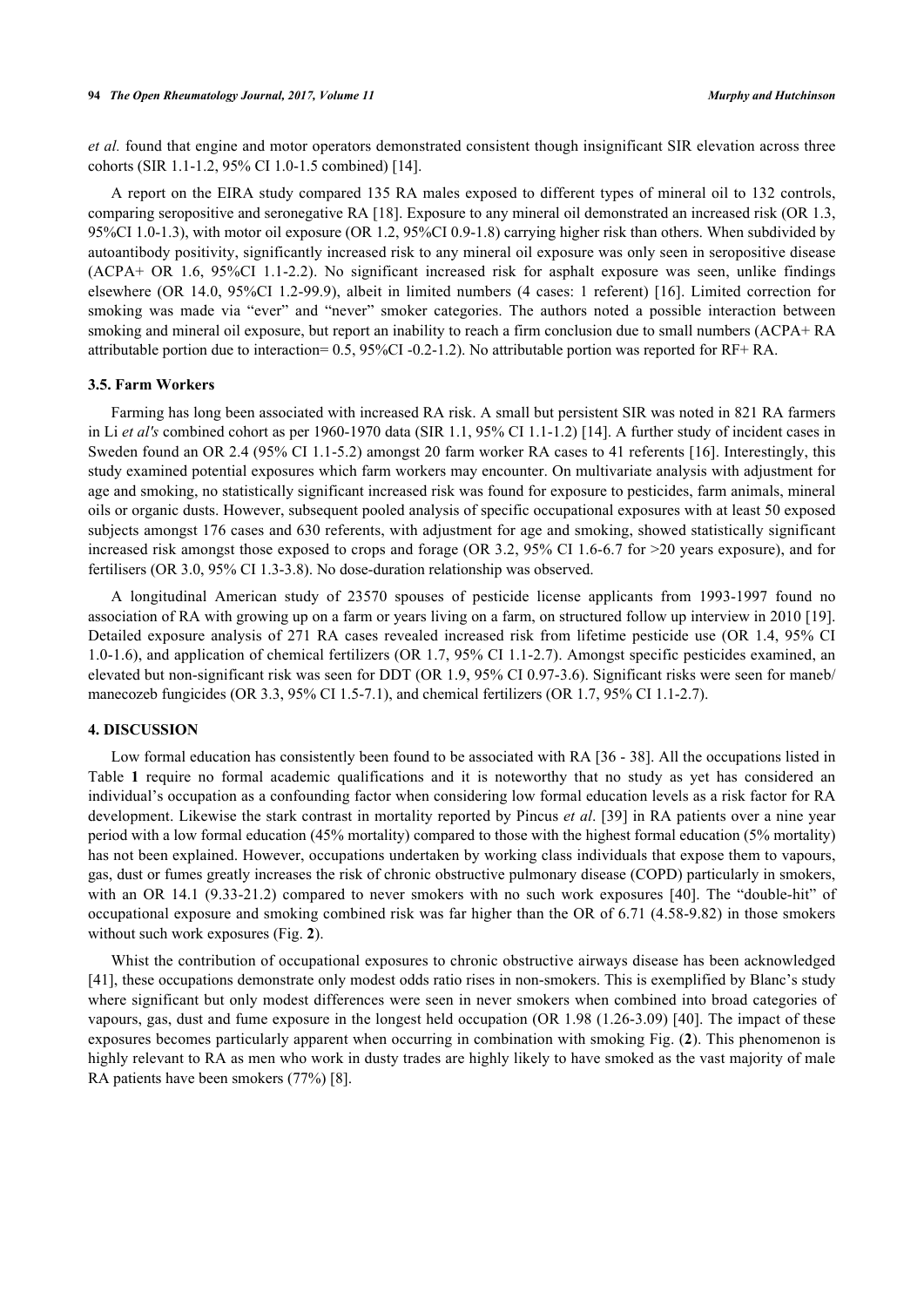

**Fig. (2).** COPD risk: interaction between smoking and vapour/gas/dust/fume (VGDF) exposure. Adapted from Blanc *et al* [\[40](#page-15-3)].

Occupational risk alongside smoking delivers a substantial "double-hit" for disease development. For example, silica dust exposure and smoking combined confer an increased risk of ACPA positive RA [\[11](#page-13-15), [15](#page-13-10), [18\]](#page-13-13). Interestingly, a pronounced risk interaction of silica dust and cigarette smoking for ACPA+ RA development was seen amongst coexposed workers: silica only, OR 1.15 (95% CI 0.42-3.15); current smoking, OR 2.78 (95% CI 1.77-4.38); silica + current smoking OR 7.36 (95% CI 3.31-16.38), rising to OR 14.9, (95% CI 5.32-37.84) for >20 pack years smoked Fig. (**[3](#page-7-0)**). This risk exceeded the expected separate effects of silica exposure and current smoking, indicating an interaction between these exposures (attributable proportion due to interaction = 0.60 95% CI 0.26-0.95). No explanation for this important interaction has been proposed in the literature.

<span id="page-7-0"></span>

<span id="page-7-1"></span>**Fig. (3).** Risk interaction of ACPA+ RA in Swedish quarry workers with smoking and silica dust exposure, compared to unexposed never smoking controls, adapted from Stolt *et al* [[11\]](#page-13-15).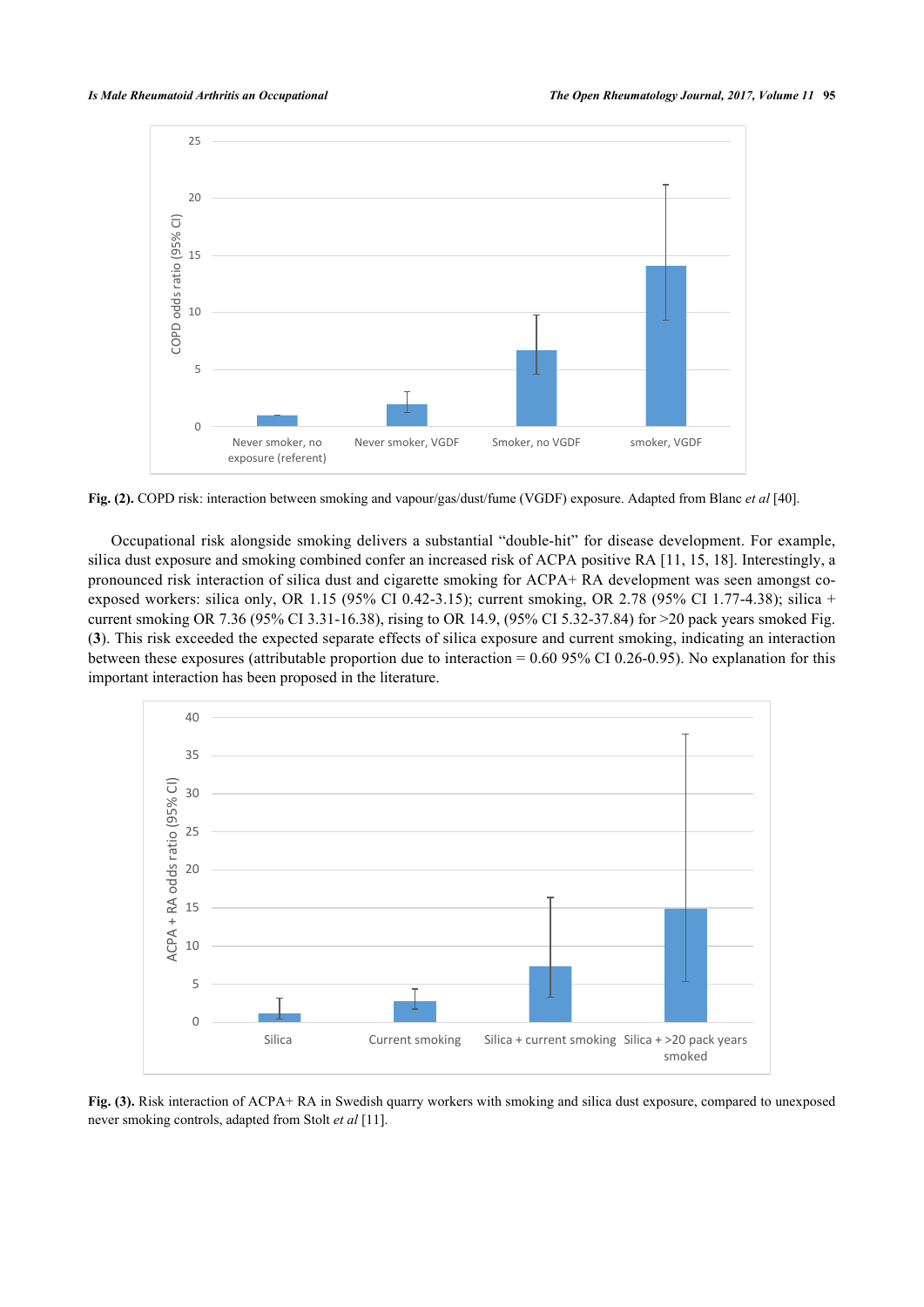

**Fig. (4).** Relative RA risk: interaction between dust exposure and smoking amongst Swedish construction workers, adapted from Blanc *et al* [[13\]](#page-13-9).

Recent analysis of 240,983 construction industry workers in Sweden suggested that "other inorganic" dusts are independent RA risk factors, in addition to silica [[13](#page-13-9)]. Among ever smokers, both silica and other inorganic dust exposure were associated with increased RA risk: RR 1.36 (95% CI 1.11-1.68) and 1.42 (95% CI 1.17-1.73) respectively. However, no increased risk was seen amongst dust-exposed never smokers Fig. (**[4](#page-7-1)**). This poses interesting questions, both as to the risk posed by inorganic dusts other than silica, and to the pathophysiology of the risk interaction of dust and cigarette smoke co-exposure.

Here we suggest that silica and non-silica inorganic dusts act as an adsorber of heavy metals entering the lung *via* cigarette smoke. Cigarette smoke contains the metals aluminium, cadmium, chromium, copper, lead, manganese, mercury, nickel, selenium, vanadium and zinc. Cadmium has emerged as the most important of these metals in terms of increased levels relative to non-smokers and the associated increased risk of cardiovascular disease and COPD [\[42](#page-15-4)].

It has been hypothesised that inhalation of the metal cadmium links the established risk of smoking for RA and many of the occupations demonstrated to have an elevated RA risk [\[43](#page-15-5)]. Recent South Korean literature reports a significant RA OR rise of 1.62 per 1µg/L increase in serum cadmium, and a smaller significant OR rise in serum lead [\[44](#page-15-6)]. Importantly cadmium has recently been demonstrated to citrullinate intracellular cytokeratins [[45\]](#page-15-1), which may potentially lead to immune tolerance breakdown and ACPA generation. Furthermore in micromolar concentrations  $(1-10 \mu)$  range), cadmium is associated with a pro-inflammatory state [[46\]](#page-15-7), and high dose administration to Wistar rats has been shown to exacerbate collagen induced arthritis disease development, demonstrating pro-inflammatory cytokine expression [\[47](#page-15-2)].

# **5. LIMITATIONS OF EVIDENCE**

Over the course of an occupational lifetime, many workers will be exposed to multiple agents. For example, in less skilled labouring construction workers, co-exposure to silica dust, inorganic non-silica dust and wood dust is common. This is particularly true in poorer populations, where trade sub-specialisation and adherence to health and safety legislation will be less evident. As previously described, lower socio-economic status is linked with RA [[36](#page-14-17) - [38\]](#page-14-18). Given the longevity of increased risk for RA found in smoking [[24](#page-14-5)], occupational exposure to dust or fumes may not present until long after exposure cessation.

Therefore, studies may be confounded by multiple inhalational insults, even when correcting for smoking. Blanc *et al*. [\[13\]](#page-13-9) excluded 40645 workers who were exposed to wood dust, gas or fumes to reduce confounding in their analysis of silica *vs*. non-silica dust exposed construction workers. In the above study, capturing data from occupational health service records for unionised construction workers existing from 1968-1993, culminated in enrolment of approximately 80% of the eligible workers. Analysis of the "missing" 20% and the excluded, co-exposed workers would be interesting; one would suggest predominance towards lower socio-economic status groups. Such workers are more likely to reside in unskilled "itinerant" trades, and thus become excluded from analysis. Non-unionised workers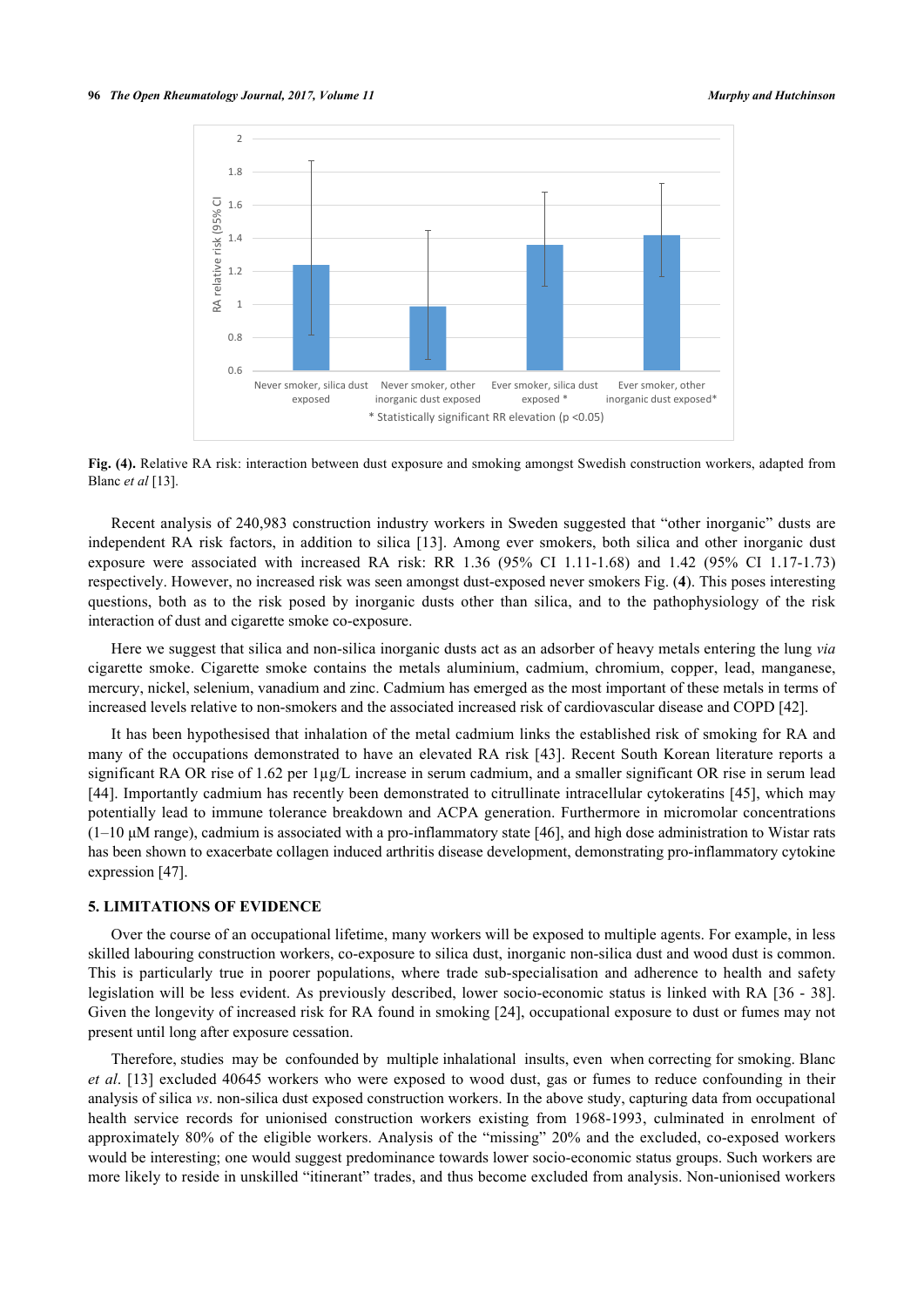are not mentioned, which may have limited relevance in Swedish construction but is highly relevant when generalising findings elsewhere. We suggest many co-exposed cases of interest may have been excluded, underestimating risk.

As with construction workers, farmers perform a heterogenous mix of tasks in their work which can result in inhalation exposures. Soil type, rainfall and wind patterns affect aerosolisation of particles. Oil exposures from machinery vary, along with solvent, concrete, cement and general building dust exposure from the variety of tasks that some farmers perform. Metal fumes from welding have been associated with increased RA risk amongst spouses of farmers [\[20\]](#page-14-1). We have previously suggested that heavy metal-laden particle inhalation may be an RA risk factor for farmers using pesticides and fertilisers [[26\]](#page-14-7). Maneb and mancozeb fungicides are approximately 21% manganese by weight. Their use associates with increased levels in residential house dust, with concentrations declining with distance from use. Long-term Mancozeb use has shown evidence of wider environmental contamination [[48\]](#page-15-8). Additionally, cadmium exposure from phosphate fertiliser may account for the RA risk seen in farmers. Rates of cadmium contamination in soil can range from 0.3 to 1.2 g/ha from contaminated fertiliser application [[49](#page-15-9)], though this specific risk is largely of historical significance due to controls on the use of such fertilisers. Detailed information of exposure type and duration and intensity is needed to refine the potential risks that farmers face.

Swedish case referent studies utilising census defined occupations and hospitalisation records dominate the literature for occupational risk in RA. Whilst illuminating, such studies do have limitations. Patients in manual jobs may present to hospital more readily as they may be unable to complete tasks that would not present a problem in sedentary occupations, leading to possible risk overestimation in hospitalisation data. Symptomatic RA patients pre-census may have already switched from "heavier" manual occupations to lighter trades, whilst similarly symptomatic patients in those lighter trades may have been able to continue in the same occupation. As such, single cohort registry data may underestimate risk in heavier, manual trades, and overestimate risk in lighter occupational categories in which working conditions can be adapted to meet the needs of RA patients. Comparing occupation and socioeconomic status based on historical census occupation data, Li *et al*'s [\[14](#page-13-14)] study was limited to those requiring hospital treatment, therefore misses non-hospitalised disease occurrence. Linking RA hospitalisation to preceding census occupation may reflect selection bias towards ill health, and is a criticism that can be levelled at all large cohort surveys measuring disease incidence via hospitalisation records. In having a cohort of patients who held the same job in 1960 and 1970, this study includes patients who held the same occupation over a ten-year period, and may mitigate against occupational selection bias. Given these caveats, one may expect sedentary occupations to predominate, and the mix of active technical and mechanical occupations seen here and elsewhere is therefore likely to be an underestimate. Demonstrating elevated RA risk over different census reference periods, a strong argument can be made for miners, engine and motor operators, construction workers, electrical workers and farmers having an increased risk of RA.

Extrapolating Swedish data to represent populations around the world has limitations. Cigarette smoking in Sweden has a fascinating reverse social class gradient on analysis of 55,000 participants in the 1960 census, with both long term and heavy smoking being twice as common amongst non-manual workers as manual workers, and ten times more common than in those working in farming and agriculture [[50](#page-15-10)]. This trend is opposite to the UK, where smoking has consistently shown a lower socio-economic class predominance; in 1982, 49% unskilled working men smoked, compared to 20% non-manual professionals [\[51\]](#page-15-11). Inhalational co-exposure to dust and cigarette smoke is therefore less likely in the Swedish populations reported than in UK equivalents.

# **6. PATHOPHYSIOLOGIC CONSIDERATIONS OF VAPOUR, GAS DUST AND FUME INHALATION IN RELATION TO RA DEVELOPMENT**

## **6.1. Inducible Bronchial Associated Lymphoid Tissue (iBALT)**

The lung is now considered a principal site for the development of ACPA and RF positive RA [[5](#page-13-4)]. A study of established RA demonstrated evidence of iBALT more commonly than in inflammatory lung disease without RA [[52\]](#page-15-12). iBALT has the appearance of ectopic lymphoid follicles similar to those observed in rheumatoid joints [[53](#page-15-13)]. iBALT contains numerous B cell follicles containing germinal centres and follicular dendritic cells. Lymphocyte lung infiltration was more frequently found in ACPA-positive RA patients (50%) as compared with ACPA-negative RA patients (17%) and controls (13%). Critically germinal centres, B cells and plasma cells were only found in the lungs of ACPA-positive RA patients [\[54](#page-15-14)].

Cigarette smoking is strongly associated with the development of iBALT as the expression of iBALT was significantly more common in smokers than non-smokers  $(82\% (14/17) v 14\% (2/14)$  respectively) [[55](#page-15-15)]. Furthermore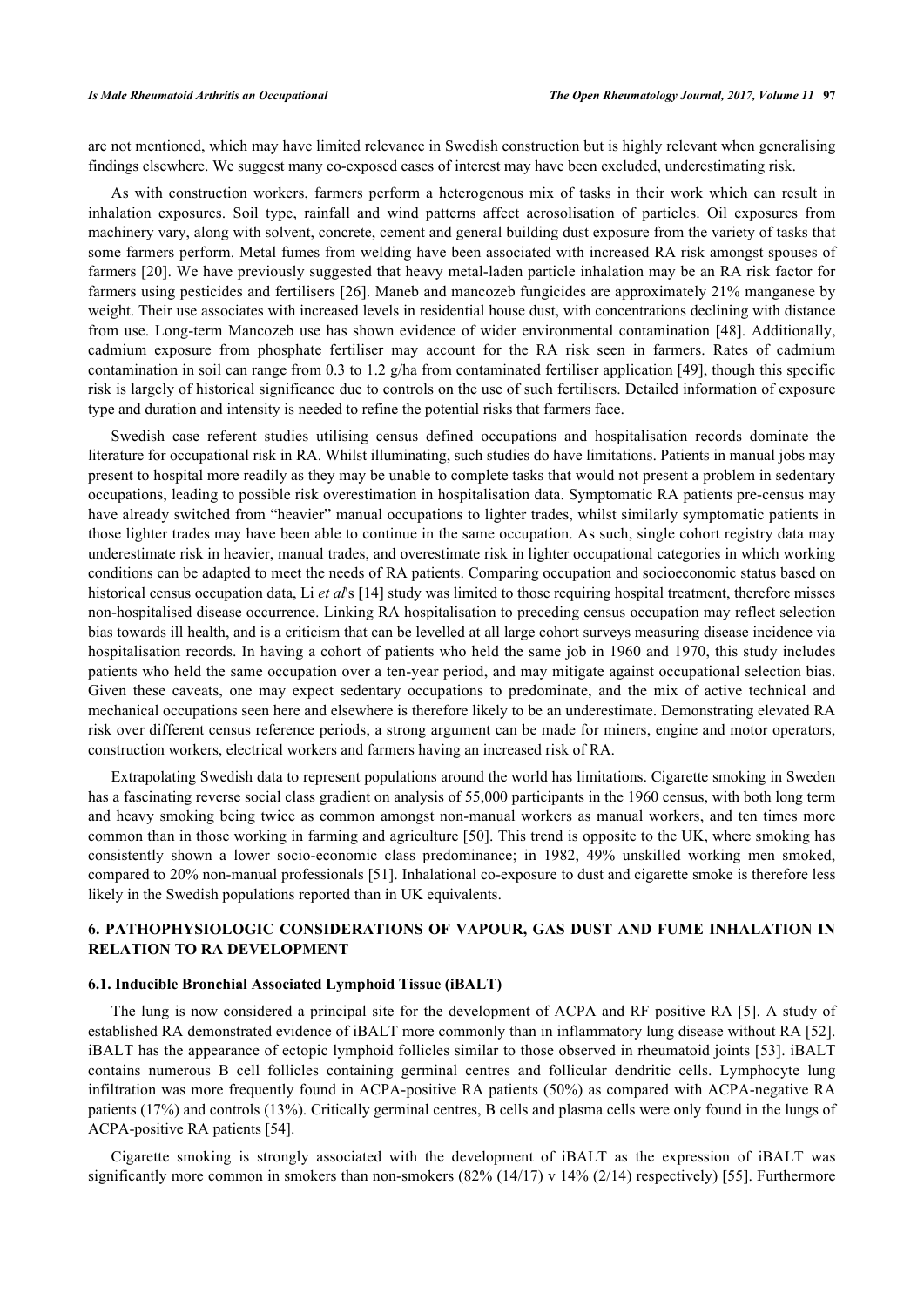silica has also been observed to generate iBALT in a murine model [[56](#page-15-16)]. Rheumatoid pulmonary nodules have also been observed to contain lymphoid aggregates containing B lymphocytes and, in some cases, demonstrate characteristic features of lymphoid follicles [[57](#page-15-17)]. The initial histological examination of the rheumatoid pulmonary nodules in the lungs of Welsh miners with Caplan's syndrome eluded to the presence of germinal centres with lymphoid collections in the outer collagen layer [[58\]](#page-15-18), which have never been described in peripheral nodules [[59\]](#page-15-19). Pulmonary rheumatoid nodules, therefore, have the potential to generate rheumatoid associated autoantibodies and it is unsurprising that pulmonary nodules have been noted to precede the development of RA, invariably being associated with seropositive rather than seronegative disease [\[60\]](#page-15-20). For example, the presence of pulmonary rheumatoid nodules in Welsh coal miners who had no history, signs, or symptoms of RA was associated with a high prevalence of positive rheumatoid factor tests (60%). The potential importance of pulmonary nodules may have been over looked as on plain chest x-rays lung nodules were present in only 0.3% of RA patients [\[61](#page-16-0)]. However a study utilising CT imaging of the lung demonstrated pulmonary nodules in 22% of RA patients and subpleural micronodules and/or pseudoplaques in a further 17% of patients [\[62\]](#page-16-1). We suggest that accumulation of metals in the lung may predispose individuals to rheumatoid pulmonary nodules. The histology of a rheumatoid nodule is that of a granuloma with a palisade of cells proven to be a dual population of macrophages and fibroblastic cells clustered around a central necrotic core of fibrin[[63\]](#page-16-2). The macrophages are activated and have the appearance of epithelial cells and are termed epithelioid histiocytes [\[64\]](#page-16-3). Occasionally these histiocytes coalesce to form multinucleated giant cells in the rheumatoid nodule. Metal inhalation has been reported to be associated with the development of pulmonary macrophage derived multinucleated giant cells [\[65](#page-16-4)]. Metals such as beryllium are also linked to the formation of pulmonary nodules with histological features similar to rheumatoid nodules and can cause a chronic pulmonary granulomatous disease termed berylliosis which may arise long after exposure has ceased with a reported latency period of up to 40 years [[66\]](#page-16-5). Raised levels of the heavy metals cobalt and chromium are associated with complications associated with metal on metal hip replacements. One of these complications includes the formation of tertiary lymphoid tissue around the implant and this tissue is identical to that observed in joints of RA patients [[67](#page-16-6)]. There appears to be an association between significant bodily levels of metals such as copper and cadmium in RA independent of smoking [\[68](#page-16-7), [69\]](#page-16-8). These data suggest that RA patients are exposed to metals and that heavy metals can induce the development of ectopic lymphoid tissue.

Further animal model evidence strengthens the "double-hit" hypothesis in terms of granuloma formation. Rat lung instilled with cadmium-containing silica nanopaticles demonstrated greater expression of pro-inflammatory cytokines and granuloma formation than lung exposed to cadmium alone or silica nanoparticles alone [[70\]](#page-16-9). Nanoparticle use per se may be of interest as an evolving occupational risk, as inhaled silica and carbon nanoparticles, aerosolised in electronics componentry and production of lightweight materials, can induce lung citrullination and activate peptidyl arginine deaminase [\[71](#page-16-10)]. Given that numerous metals are found in cigarette smoke [\[42\]](#page-15-4), one possible explanation for the association between cigarette smoking and iBALT development is the accumulation of metals in the lungs of smokers; a process likely to be accentuated by the presence of various occupational dusts.

#### **6.2. Enhanced ACPA Generation**

It is well documented that the generation of ACPAs occur prior to the development of RA and greatly increase the risk of disease development [\[72](#page-16-11)]. Examination of bronchoalveolar lavage fluid from RA detected ACPAs and the levels of these antibodies were increased in patients that had more well-developed iBALT [[52\]](#page-15-12). These data suggest that ACPA antibodies are produced locally in the lung by plasma cells contained within iBALT. In addition to silica and cadmium inducing iBALT, both nanoparticles have been observed to citrullinate intracellular proteins such as cytokeratins [\[45](#page-15-1), [71\]](#page-16-10). In the case of silica, citrullination occurred via the peptidylargininedeiminase (PAD)-dependent mechanism [\[71](#page-16-10)].

# **6.3. Rheumatoid Factor Production**

Rheumatoid factor is an autoantibody directed against the rheumatoid binding site of the Fc of immunoglobulin G (IgG) [\[73](#page-16-12)]. Rheumatoid factor positivity is associated an enhanced risk of RA development [[74\]](#page-16-13). Rheumatoid factor is more frequently observed in non-RA smokers [[75\]](#page-16-14), and individuals with lung disease associated with exposure to coal dust [[60](#page-15-20)], asbestos [\[76\]](#page-16-15) and silica [\[77\]](#page-16-16). Revealing the processes that result in RF generation may prove insightful for understanding how cigarette smoke and industrial inhalational exposures increase the risk of RA development.

Newkirk *et al*. [[78](#page-16-17)] described a mechanism by which cigarette smoke induces either IgM RF or IgA RF to be generated by B cells. This mechanism is dependent on the generation of an IgG immune response to heat shock protein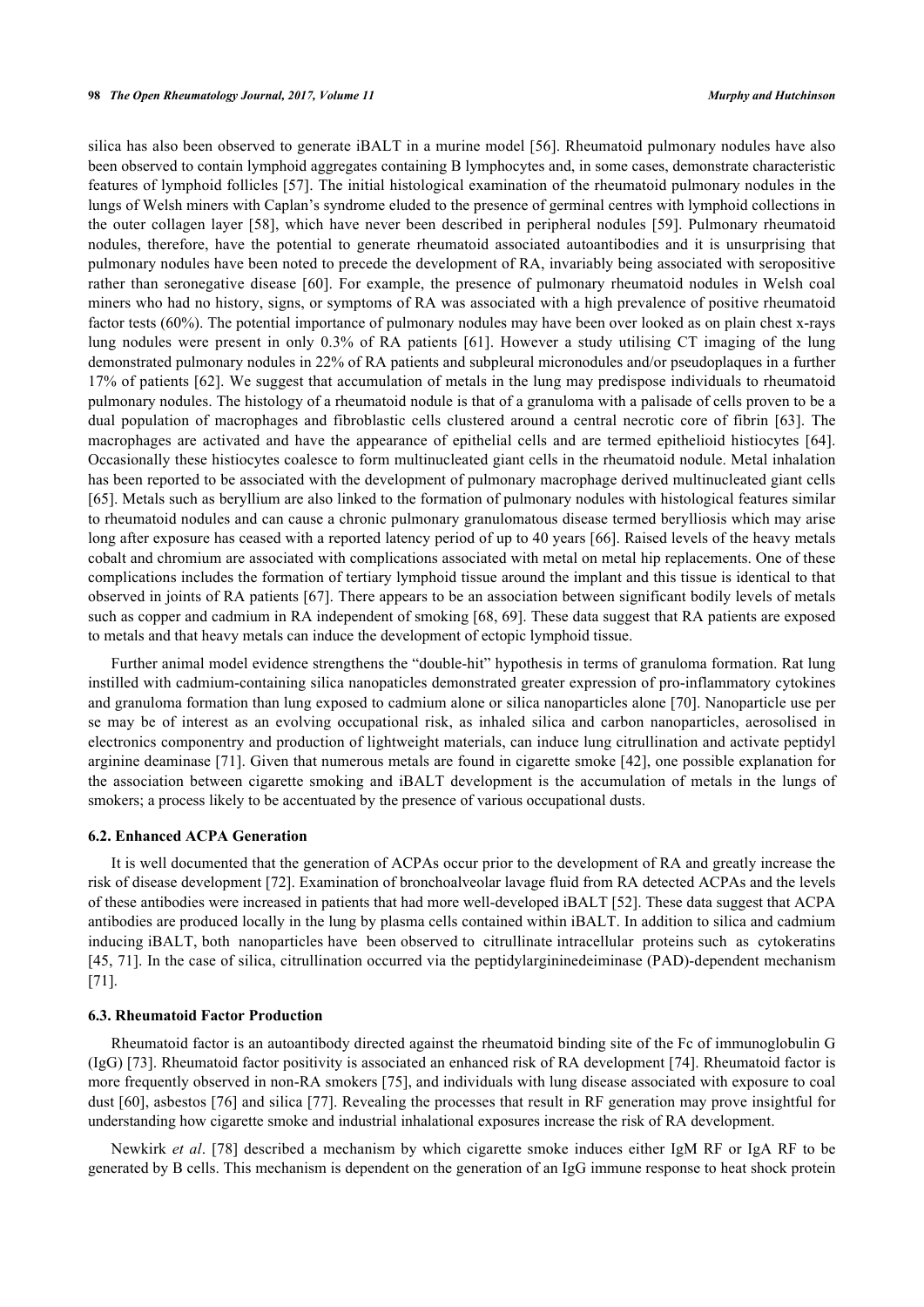70 (HSP 70). Complexes of IgG-HSP70 double bind to RF expressing B cells via an interaction with the B cell receptor and CD91 with the subsequent production of IgM RF and IgA RF [\[78\]](#page-16-17). Therefore, environmental insults that associate with the induction of HSP 70 with a secondary IgG response are likely to be important with regards to the generation of IgM RF and IgA RF. HSP 70 expression is enhanced in the rheumatoid joints and an IgG autoantibody response to HSP 70 is significantly raised in recent onset RA (53.0%) compared to normal controls (4%) [[79](#page-16-18)]. Interestingly exposure to dusts alongside heat and noise in the work place can generate a significantly enhanced immune response to HSP 70 (40%) compared to office workers (19%) [[80\]](#page-16-19). Likewise in smokers of North American Indian origin (an ethnic group with a very high risk for RA) there is a reported significantly increased prevalence of IgG anti-HSP70 positive individuals (40%) as opposed to non-smokers (5%) [\[78](#page-16-17)]. Cadmium and other metals (copper and mercury) are strongly linked to the upregulation of HSP 70 [\[81](#page-17-0)], as is silica [\[82](#page-17-1)]. No studies to date have correlated RF levels in RA with dual exposures to various dusts and cigarette smoke and the relationship between RF and IgG HSP 70 autoantibodies.

#### **6.4. Adsorption in Dust Exposure**

All the occupations discussed involve inhalation of dust, fumes or particles, with the potential for adsorption of toxic elements such as heavy metals, from concurrent environmental co-exposure (most commonly through cigarette smoke). This process is seen in, but not exclusive to, silica dusts, with adsorption of toxic heavy metals such as cadmium directly onto the intra-pulmonary substrate inhaled previously, dramatically increasing total body levels. We suggest a hypothesis of adsorption of trace elements in vitro onto previously inhaled substrates as a cause of increased, interactive RA risk seen in sequential inhalational exposures. Cadmium has been described as the most important toxin in inhaled cigarette smoke [\[42](#page-15-4)]. Adsorption explains the pronounced interaction of silica dust and current smoking  $>20$ pack years co-exposure amongst exposed workers (OR 14.9, 95%CI 5.32-37.84, Fig. (**[3](#page-7-0)**)), described by Stolt [\[11](#page-13-15)], and the attenuation of risk seen by Blanc [[13\]](#page-13-9), in silica and non-silica dust exposed never smokers.

Quantification of the exact adsorption capacity of dust varies. In laboratory analysis of a single known adsorption substrate, sorption depends heavily on experimental conditions such as pH, metal concentration, ligand concentration competing ions, and particle size. This is before consideration of the differing adsorption capacities of multiple dusts that workers may be exposed to. For example, a general builder may inhale fine sand, gypsum, cement, and sanded wood. Occupational exposure matrices have a limited ability to capture individual variability within this due to heterogeneity of tasks and substrates, with consequent potential for misclassification bias [\[83](#page-17-2)].

Adsorption capability generally results from a net negative charge on structural particles of substrates, attracting and binding positively charged heavy metal particles. Binding potential is enhanced by increasing surface area, seen in finer dust particles [[84](#page-17-3)]. Within mineral dusts, occurrence of trace elements depends on principal mineral species of the substrate and individual characteristics of the sorption particle. For example, bituminous coals may display a high affinity for formation of organo-metal complexes and organic acid salts, thereby potentially containing higher trace element levels in situ. Conversely, the aluminiosilicate mineral content of fine dust from anthracite coals has greater potential for further adsorption of heavy metals due to surface charges[[85\]](#page-17-4). Various organic dust particles have quantifiably demonstrated adsorption of heavy metals, such as cotton, wood, wool, moss, and waste from paper and seafood industries [[84\]](#page-17-3). Of non-silica inorganic dusts, commercial gypsum and industrial gypsum by-product, both widely used in the construction industry for plasters and plasterboards, have demonstrated adsorption of lead and cadmium in solution *via* sulphate binding[[86](#page-17-5)]. An interesting analysis on cadmium binding via adsorption demonstrated interaction between sand, cement and clay to which construction workers would be exposed. Clay addition to sand-cement mix (a common process for enhancing mortar plasticity), exposed more ion exchange sites and altered pH, enhancing uptake capacity of cadmium via ion exchange of iron, magnesium and aluminium oxides bound in cement [[87\]](#page-17-6).

<span id="page-11-0"></span>We believe it is the "double hit" of inhaled particles with capacity for further adsorption from subsequent inhalation of trace elements that imparts excess risk. Most commonly, this would take the form of inhaled occupational dusts with the ability to adsorb trace elements from cigarette smoke. Further evidence for this compound exposure is demonstrated in Turkish bitumen ashphalters, who demonstrated a six-fold increase in serum cadmium compared to either nonsmoking colleagues or control smokers [\[88](#page-17-7)] (Fig. **[5](#page-11-0)**).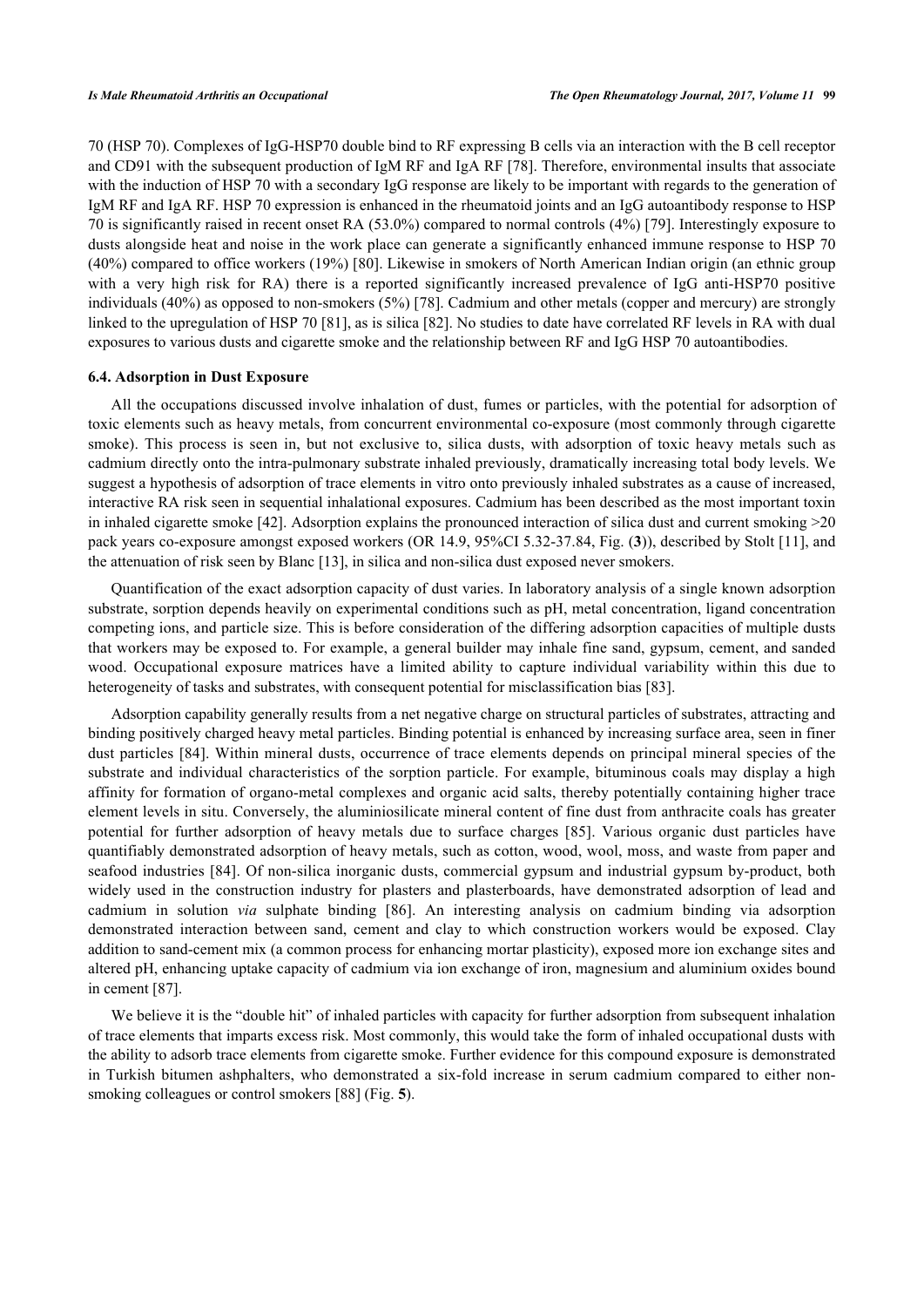

**Fig. (5).** Interaction of asphalt exposure and cigarette smoking on serum cadmium levels among Turkish asphalt workers, adapted from Atasoy *et al*. [\[88](#page-17-7)].

# **7. IMPLICATIONS FOR TREATMENT**

It is well established that cigarette smoking reduces the clinical response to both methotrexate and tumour necrosis factor (TNF) inhibitors [\[89](#page-17-8), [90](#page-17-9)]. Cigarette smoking is strongly associated with the titres of RF [\[91](#page-17-10)], and it is noteworthy that a RF titre < 20 IU/ml was highly predictive for remission or low disease activity in RA patients with established disease receiving TNF inhibitors [[92](#page-17-11)]. In this study RA patients with a RF titre < 20 IU/ml were significantly more likely (OR 18.9, 95% CI 10.79-38.36) to be in remission at 12 months than RA patients with a RF titre >20 IU/ml. This is important as our own observations have demonstrated that wood dust exposed carpenters have significantly higher RF titres than non-dust exposed RA cases. Control never smokers (n=40) were noted to have RF titre of 16 IU/ml (IQR 6.7–47.2) compared to carpenter never smokers (n=8) RF titre of 86.4 (IQR 19.5–230.3),  $p=0.04$  [\[93\]](#page-17-12). It is therefore conceivable that individuals who have been exposed to dust in the work place have a blunted response to methotrexate and TNF inhibitors by virtue of high RF titres, generated by inhalational insults as discussed above.

# **CONCLUSION**

A variety of occupations have demonstrated increased risk for RA, primarily identified through Swedish case referent and linkage studies, and involve exposure to inhalational particles, in the form of dust, fumes or both. Global health and safety legislation, working patterns and smoking habits vary considerably. Studying populations where such co-exposures are common may demonstrate further areas of enhanced RA risk.

Interaction is seen between occupational RA risk and cigarette smoking, and we present information to support a hypothesis of heavy metal adsorption onto inhaled dust particles to explain this. Further work is needed to analyse the ability of inhaled dusts to stimulate immune tolerance breakdown in the causation of RA.

# **CONSENT FOR PUBLICATION**

Not applicable.

### **CONFLICT OF INTEREST**

Ongoing funding for research into rheumatoid arthritis is provided to both Dr. D Murphy and Dr. D Hutchinson by Cornwall Arthritis Trust, a registered charity, to whom we are grateful.

# **ACKNOWLEDGEMENTS**

Dr D Murphy: Literature search, drafting and writing of paper.

Dr. D Hutchinson: Literature search, revision/critical appraisal for important intellectual content, approval of final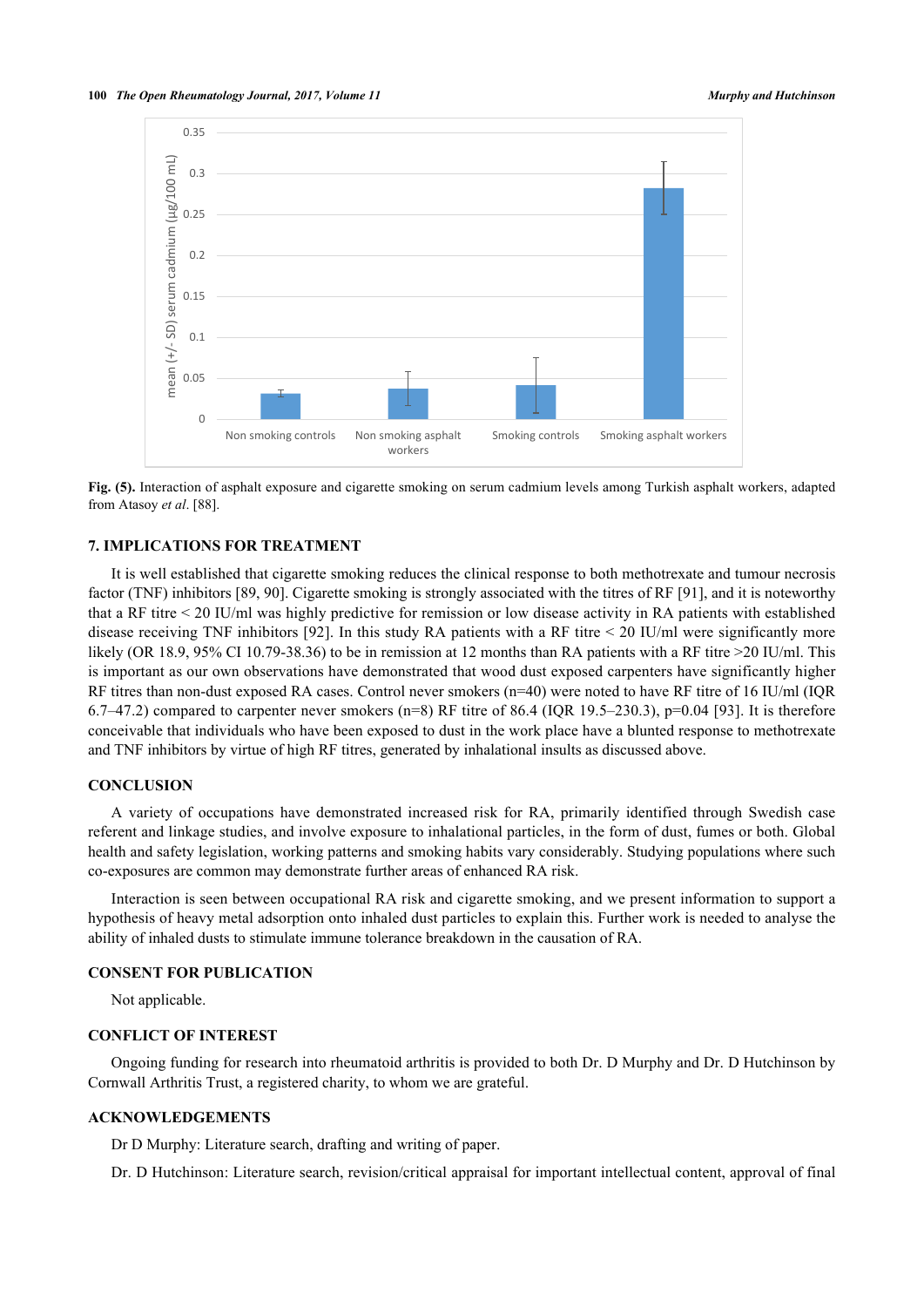# draft.

All individuals listed as authors have contributed substantially to the design, performance, analysis, and reporting of the work. There are no other contributors.

# **REFERENCES**

- <span id="page-13-0"></span>[1] World Health Organization Chronic rheumatic conditions Available at:<http://www.who.int/chp/topics/rheumatic/en/> Accessed on: 9th May
- <span id="page-13-1"></span>[2] Firestein GS. Evolving concepts of rheumatoid arthritis. Nature 2003; 423(6937): 356-61. [\[http://dx.doi.org/10.1038/nature01661\]](http://dx.doi.org/10.1038/nature01661) [PMID: [12748655](http://www.ncbi.nlm.nih.gov/pubmed/12748655)]
- <span id="page-13-2"></span>[3] Englbrecht M, Kruckow M, Araujo E, Rech J, Schett G. The interaction of physical function and emotional well-being in rheumatoid arthritis- -what is the impact on disease activity and coping? Semin Arthritis Rheum 2013; 42(5): 482-91. [\[http://dx.doi.org/10.1016/j.semarthrit.2012.09.003](http://dx.doi.org/10.1016/j.semarthrit.2012.09.003)] [PMID: [23369659](http://www.ncbi.nlm.nih.gov/pubmed/23369659)]
- <span id="page-13-3"></span>[4] Nikiphorou E, Davies C, Mugford M, *et al.* Direct health costs of inflammatory polyarthritis 10 years after disease onset: results from the Norfolk Arthritis Register. J Rheumatol 2015; 42(5): 794-8. [\[http://dx.doi.org/10.3899/jrheum.140528](http://dx.doi.org/10.3899/jrheum.140528)] [PMID: [25834202](http://www.ncbi.nlm.nih.gov/pubmed/25834202)]
- <span id="page-13-4"></span>[5] Perry E, Kelly C, Eggleton P, De Soyza A, Hutchinson D. The lung in ACPA-positive rheumatoid arthritis: an initiating site of injury? Rheumatology (Oxford) 2014; 53(11): 1940-50. [\[http://dx.doi.org/10.1093/rheumatology/keu195](http://dx.doi.org/10.1093/rheumatology/keu195)] [PMID: [24831057\]](http://www.ncbi.nlm.nih.gov/pubmed/24831057)
- <span id="page-13-5"></span>[6] Svendsen AJ, Kyvik KO, Houen G, *et al.* On the origin of rheumatoid arthritis: The impact of environment and genes--a population based twin study. PLoS One 2013; 8(2): e57304. [\[http://dx.doi.org/10.1371/journal.pone.0057304](http://dx.doi.org/10.1371/journal.pone.0057304)] [PMID: [23468964\]](http://www.ncbi.nlm.nih.gov/pubmed/23468964)
- <span id="page-13-6"></span>[7] Silman AJ, Newman J, MacGregor AJ. Cigarette smoking increases the risk of rheumatoid arthritis. Results from a nationwide study of disease-discordant twins. Arthritis Rheum 1996; 39(5): 732-5. [\[http://dx.doi.org/10.1002/art.1780390504](http://dx.doi.org/10.1002/art.1780390504)] [PMID: [8639169\]](http://www.ncbi.nlm.nih.gov/pubmed/8639169)
- <span id="page-13-7"></span>[8] Stolt P, Bengtsson C, Nordmark B, *et al.* Quantification of the influence of cigarette smoking on rheumatoid arthritis: results from a population based case-control study, using incident cases. Ann Rheum Dis 2003; 62(9): 835-41. [\[http://dx.doi.org/10.1136/ard.62.9.835](http://dx.doi.org/10.1136/ard.62.9.835)] [PMID: [12922955\]](http://www.ncbi.nlm.nih.gov/pubmed/12922955)
- <span id="page-13-8"></span>[9] Klockars M, Koskela RS, Järvinen E, Kolari PJ, Rossi A. Silica exposure and rheumatoid arthritis: a follow up study of granite workers 1940-81. Br Med J (Clin Res Ed) 1987; 294(6578): 997-1000. [\[http://dx.doi.org/10.1136/bmj.294.6578.997](http://dx.doi.org/10.1136/bmj.294.6578.997)] [PMID: [2823951\]](http://www.ncbi.nlm.nih.gov/pubmed/2823951)
- [10] Stolt P, Källberg H, Lundberg I, Sjögren B, Klareskog L, Alfredsson L. Silica exposure is associated with increased risk of developing rheumatoid arthritis: Results from the Swedish EIRA study. Ann Rheum Dis 2005; 64(4): 582-6. [\[http://dx.doi.org/10.1136/ard.2004.022053](http://dx.doi.org/10.1136/ard.2004.022053)] [PMID: [15319232\]](http://www.ncbi.nlm.nih.gov/pubmed/15319232)
- <span id="page-13-15"></span>[11] Stolt P, Yahya A, Bengtsson C, *et al.* Silica exposure among male current smokers is associated with a high risk of developing ACPA-positive rheumatoid arthritis. Ann Rheum Dis 2010; 69(6): 1072-6. [\[http://dx.doi.org/10.1136/ard.2009.114694](http://dx.doi.org/10.1136/ard.2009.114694)] [PMID: [19966090\]](http://www.ncbi.nlm.nih.gov/pubmed/19966090)
- <span id="page-13-16"></span>[12] Calvert GM, Rice FL, Boiano JM, Sheehy JW, Sanderson WT. Occupational silica exposure and risk of various diseases: an analysis using death certificates from 27 states of the United States. Occup Environ Med 2003; 60(2): 122-9. [\[http://dx.doi.org/10.1136/oem.60.2.122\]](http://dx.doi.org/10.1136/oem.60.2.122) [PMID: [12554840](http://www.ncbi.nlm.nih.gov/pubmed/12554840)]
- <span id="page-13-9"></span>[13] Blanc PD, Järvholm B, Torén K. Prospective risk of rheumatologic disease associated with occupational exposure in a cohort of male construction workers. Am J Med 2015; 128(10): 1094-101. [\[http://dx.doi.org/10.1016/j.amjmed.2015.05.001\]](http://dx.doi.org/10.1016/j.amjmed.2015.05.001) [PMID: [26007670](http://www.ncbi.nlm.nih.gov/pubmed/26007670)]
- <span id="page-13-14"></span>[14] Li X, Sundquist J, Sundquist K. Socioeconomic and occupational risk factors for rheumatoid arthritis: a nationwide study based on hospitalizations in Sweden. J Rheumatol 2008; 35(6): 986-91. [PMID: [18464310\]](http://www.ncbi.nlm.nih.gov/pubmed/18464310)
- <span id="page-13-10"></span>[15] Ilar A, Wiebert P, Klareskog L, Alfredsson L, Bengtsson C. Occupation and risk of developing rheumatoid arthritis. In: American College of Rheumatology Meeting Abstracts number:2016. 2014. Available at: [http://acrabstracts.org/ abstract/occupation-and-risk-of-developing](http://acrabstracts.org/abstract/occupation-and-risk-of-developing-rheumatoid-arthritis/)[rheumatoid-arthritis/](http://acrabstracts.org/abstract/occupation-and-risk-of-developing-rheumatoid-arthritis/) Accessed on: 16<sup>th</sup> November 2016. [\[http://dx.doi.org/10.1136/annrheumdis-2016-eular.4054](http://dx.doi.org/10.1136/annrheumdis-2016-eular.4054)]
- <span id="page-13-11"></span>[16] Olsson ÅR, Skogh T, Axelson O, Wingren G. Occupations and exposures in the work environment as determinants for rheumatoid arthritis. Occup Environ Med 2004; 61(3): 233-8. [\[http://dx.doi.org/10.1136/oem.2003.007971\]](http://dx.doi.org/10.1136/oem.2003.007971) [PMID: [14985518](http://www.ncbi.nlm.nih.gov/pubmed/14985518)]
- <span id="page-13-12"></span>[17] Noonan CW, Pfau JC, Larson TC, Spence MR. Nested case-control study of autoimmune disease in an asbestos-exposed population. Environ Health Perspect 2006; 114(8): 1243-7. [\[http://dx.doi.org/10.1289/ehp.9203](http://dx.doi.org/10.1289/ehp.9203)] [PMID: [16882533\]](http://www.ncbi.nlm.nih.gov/pubmed/16882533)
- <span id="page-13-13"></span>[18] Sverdrup B, Källberg H, Bengtsson C, *et al.* Association between occupational exposure to mineral oil and rheumatoid arthritis: Results from the Swedish EIRA case-control study. Arthritis Res Ther 2005; 7(6): R1296-303. [\[http://dx.doi.org/10.1186/ar1824](http://dx.doi.org/10.1186/ar1824)] [PMID: [16277683\]](http://www.ncbi.nlm.nih.gov/pubmed/16277683)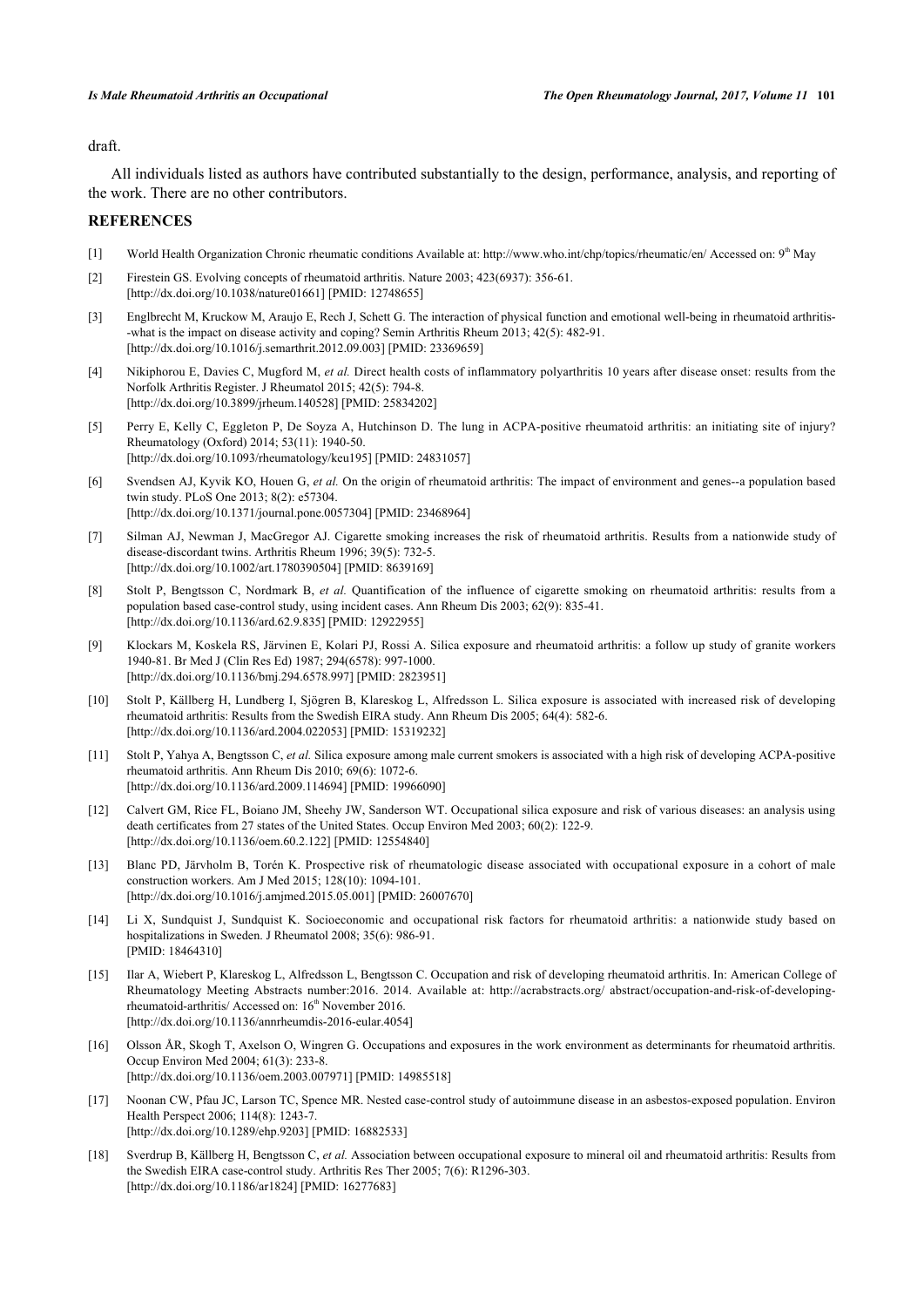- <span id="page-14-0"></span>[19] Lundberg I, Alfredsson L, Plato N, Sverdrup B, Klareskog L, Kleinau S. Occupation, occupational exposure to chemicals and rheumatological disease. A register based cohort study. Scand J Rheumatol 1994; 23(6): 305-10. [\[http://dx.doi.org/10.3109/03009749409099278\]](http://dx.doi.org/10.3109/03009749409099278) [PMID: [7801054](http://www.ncbi.nlm.nih.gov/pubmed/7801054)]
- <span id="page-14-1"></span>[20] Parks CG, Hoppin JA, De Roos AJ, Costenbader KH, Alavanja MC, Sandler DP. Rheumatoid arthritis in agricultural health study spouses: Associations with pesticides and other farm exposures. Environ Health Perspect 2016; 124(11): 1728-34. [PMID: [27285288\]](http://www.ncbi.nlm.nih.gov/pubmed/27285288)
- <span id="page-14-2"></span>[21] Too CL, Muhamad NA, Ilar A, *et al.* Occupational exposure to textile dust increases the risk of rheumatoid arthritis: results from a Malaysian population-based case-control study. Ann Rheum Dis 2016; 75(6): 997-1002. [\[http://dx.doi.org/10.1136/annrheumdis-2015-208278](http://dx.doi.org/10.1136/annrheumdis-2015-208278)] [PMID: [26681695](http://www.ncbi.nlm.nih.gov/pubmed/26681695)]
- <span id="page-14-3"></span>[22] Hart JE, Laden F, Puett RC, Costenbader KH, Karlson EW. Exposure to traffic pollution and increased risk of rheumatoid arthritis. Environ Health Perspect 2009; 117(7): 1065-9. [\[http://dx.doi.org/10.1289/ehp.0800503](http://dx.doi.org/10.1289/ehp.0800503)] [PMID: [19654914\]](http://www.ncbi.nlm.nih.gov/pubmed/19654914)
- <span id="page-14-4"></span>[23] De Roos AJ, Koehoorn M, Tamburic L, Davies HW, Brauer M. Proximity to traffic, ambient air pollution, and community noise in relation to incident rheumatoid arthritis. Environ Health Perspect 2014; 122(10): 1075-80. [\[http://dx.doi.org/10.1289/ehp.1307413](http://dx.doi.org/10.1289/ehp.1307413)] [PMID: [24905961\]](http://www.ncbi.nlm.nih.gov/pubmed/24905961)
- <span id="page-14-5"></span>[24] Di Giuseppe D, Orsini N, Alfredsson L, Askling J, Wolk A. Cigarette smoking and smoking cessation in relation to risk of rheumatoid arthritis in women. Arthritis Res Ther 2013; 15(2): R56. [\[http://dx.doi.org/10.1186/ar4218](http://dx.doi.org/10.1186/ar4218)] [PMID: [23607815\]](http://www.ncbi.nlm.nih.gov/pubmed/23607815)
- <span id="page-14-6"></span>[25] Klareskog L, Malmström V, Lundberg K, Padyukov L, Alfredsson L. Smoking, citrullination and genetic variability in the immunopathogenesis of rheumatoid arthritis. Semin Immunol 2011; 23(2): 92-8. [\[http://dx.doi.org/10.1016/j.smim.2011.01.014\]](http://dx.doi.org/10.1016/j.smim.2011.01.014) [PMID: [21376627](http://www.ncbi.nlm.nih.gov/pubmed/21376627)]
- <span id="page-14-7"></span>[26] Murphy D, Pay J, Benham R, James B, Hutchinson D. Comment on "Rheumatoid arthritis in agricultural health study spouses: Associations with pesticides and other farm exposures". Environ Health Perspect 2016; 124(11): A196. [\[http://dx.doi.org/10.1289/EHP730\]](http://dx.doi.org/10.1289/EHP730) [PMID: [27801652](http://www.ncbi.nlm.nih.gov/pubmed/27801652)]
- <span id="page-14-8"></span>[27] Caplan A. Certain unusual radiological appearances in the chest of coal-miners suffering from rheumatoid arthritis. Thorax 1953; 8(1): 29-37. [\[http://dx.doi.org/10.1136/thx.8.1.29](http://dx.doi.org/10.1136/thx.8.1.29)] [PMID: [13038735\]](http://www.ncbi.nlm.nih.gov/pubmed/13038735)
- <span id="page-14-9"></span>[28] De Capitani EM, Schweller M, Silva CM, Metze K, Cerqueira EM, Bértolo MB. Rheumatoid pneumoconiosis (Caplan's syndrome) with a classical presentation. J Bras Pneumol 2009; 35(9): 942-6. [\[http://dx.doi.org/10.1590/S1806-37132009000900017\]](http://dx.doi.org/10.1590/S1806-37132009000900017) [PMID: [19820822](http://www.ncbi.nlm.nih.gov/pubmed/19820822)]
- <span id="page-14-10"></span>[29] Turner S, Cherry N. Rheumatoid arthritis in workers exposed to silica in the pottery industry. Occup Environ Med 2000; 57(7): 443-7. [\[http://dx.doi.org/10.1136/oem.57.7.443\]](http://dx.doi.org/10.1136/oem.57.7.443) [PMID: [10854495](http://www.ncbi.nlm.nih.gov/pubmed/10854495)]
- <span id="page-14-11"></span>[30] Wells IP, Bhatt RC, Flanagan M. Kaolinosis: a radiological review. Clin Radiol 1985; 36(6): 579-82. [\[http://dx.doi.org/10.1016/S0009-9260\(85\)80237-3\]](http://dx.doi.org/10.1016/S0009-9260(85)80237-3) [PMID: [4064542](http://www.ncbi.nlm.nih.gov/pubmed/4064542)]
- <span id="page-14-12"></span>[31] COMMISSION REGULATION (EU) No 494/2011. Amending Regulation (EC) No 1907/2006 of the European Parliament and of the Council on the Registration, Evaluation, Authorisation and Restriction of Chemicals (REACH) as regards Annex XVII (Cadmium), 2011.
- <span id="page-14-13"></span>[32] Mason HJ, Williams N, Armitage S, *et al.* Follow up of workers previously exposed to silver solder containing cadmium. Occup Environ Med 1999; 56(8): 553-8. [\[http://dx.doi.org/10.1136/oem.56.8.553\]](http://dx.doi.org/10.1136/oem.56.8.553) [PMID: [10492654](http://www.ncbi.nlm.nih.gov/pubmed/10492654)]
- <span id="page-14-14"></span>[33] Cappelletti R, Ceppi M, Claudatus J, Gennaro V. Health status of male steel workers at an electric arc furnace (EAF) in Trentino, Italy. J Occup Med Toxicol 2016; 11: 7. [\[http://dx.doi.org/10.1186/s12995-016-0095-8\]](http://dx.doi.org/10.1186/s12995-016-0095-8) [PMID: [26900394](http://www.ncbi.nlm.nih.gov/pubmed/26900394)]
- <span id="page-14-15"></span>[34] Murphy D, James B, Hutchinson D. Could the significantly increased risk of rheumatoid arthritis reported in Italian male steel workers be explained by occupational exposure to cadmium? J Occup Med Toxicol 2016; 11: 21. [\[http://dx.doi.org/10.1186/s12995-016-0111-z](http://dx.doi.org/10.1186/s12995-016-0111-z)] [PMID: [27152117](http://www.ncbi.nlm.nih.gov/pubmed/27152117)]
- <span id="page-14-16"></span>[35] Olsson ÅR, Skogh T, Wingren G. Occupational determinants for rheumatoid arthritis. Scand J Work Envron Health 2000; pp. 243-9.
- <span id="page-14-17"></span>[36] Uhlig T, Hagen KB, Kvien TK. Current tobacco smoking, formal education, and the risk of rheumatoid arthritis. J Rheumatol 1999; 26(1): 47-54. [PMID: [9918239\]](http://www.ncbi.nlm.nih.gov/pubmed/9918239)
- [37] Bengtsson C, Nordmark B, Klareskog L, Lundberg I, Alfredsson L. Socioeconomic status and the risk of developing rheumatoid arthritis: Results from the Swedish EIRA study. Ann Rheum Dis 2005; 64(11): 1588-94. [\[http://dx.doi.org/10.1136/ard.2004.031666](http://dx.doi.org/10.1136/ard.2004.031666)] [PMID: [15843455\]](http://www.ncbi.nlm.nih.gov/pubmed/15843455)
- <span id="page-14-18"></span>[38] Bergström U, Jacobsson LT, Nilsson JÅ, Wirfält E, Turesson C. Smoking, low formal level of education, alcohol consumption, and the risk of rheumatoid arthritis. Scand J Rheumatol 2013; 42(2): 123-30. [\[http://dx.doi.org/10.3109/03009742.2012.723744\]](http://dx.doi.org/10.3109/03009742.2012.723744) [PMID: [23126587](http://www.ncbi.nlm.nih.gov/pubmed/23126587)]
- <span id="page-14-19"></span>[39] Pincus T, Callahan LF. Formal education as a marker for increased mortality and morbidity in rheumatoid arthritis. J Chronic Dis 1985; 38(12): 973-84. [\[http://dx.doi.org/10.1016/0021-9681\(85\)90095-5](http://dx.doi.org/10.1016/0021-9681(85)90095-5)] [PMID: [4066893](http://www.ncbi.nlm.nih.gov/pubmed/4066893)]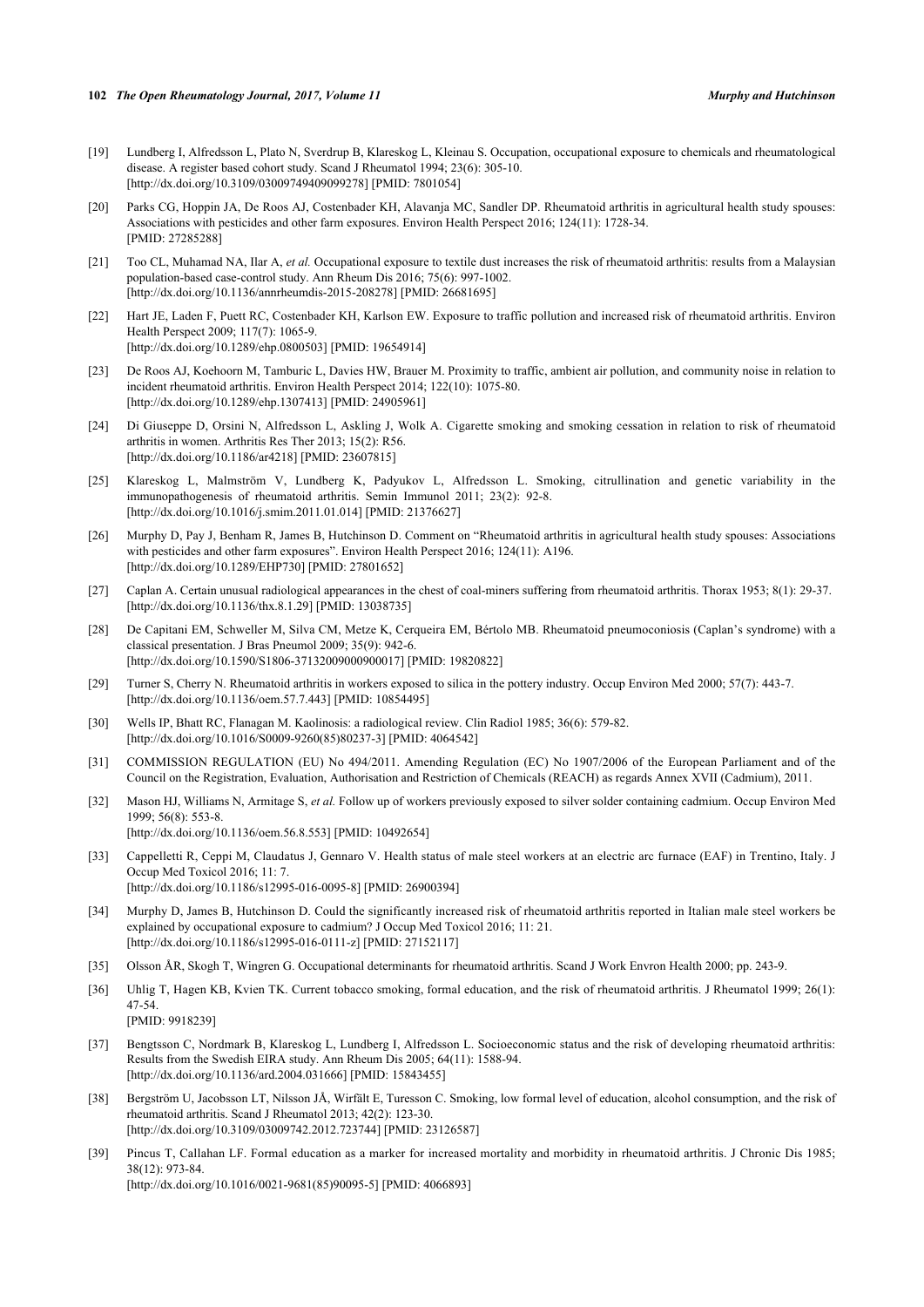- <span id="page-15-3"></span>[40] Blanc PD, Iribarren C, Trupin L, *et al.* Occupational exposures and the risk of COPD: dusty trades revisited. Thorax 2009; 64(1): 6-12. [\[http://dx.doi.org/10.1136/thx.2008.099390](http://dx.doi.org/10.1136/thx.2008.099390)] [PMID: [18678700\]](http://www.ncbi.nlm.nih.gov/pubmed/18678700)
- <span id="page-15-0"></span>[41] Balmes J, Becklake M, Blanc P, *et al.* American Thoracic Society Statement: Occupational contribution to the burden of airway disease. Am J Respir Crit Care Med 2003; 167(5): 787-97. [\[http://dx.doi.org/10.1164/rccm.167.5.787\]](http://dx.doi.org/10.1164/rccm.167.5.787) [PMID: [12598220](http://www.ncbi.nlm.nih.gov/pubmed/12598220)]
- <span id="page-15-4"></span>[42] Bernhard D, Rossmann A, Wick G. Metals in cigarette smoke. IUBMB Life 2005; 57(12): 805-9. [\[http://dx.doi.org/10.1080/15216540500459667\]](http://dx.doi.org/10.1080/15216540500459667) [PMID: [16393783](http://www.ncbi.nlm.nih.gov/pubmed/16393783)]
- <span id="page-15-5"></span>[43] Hutchinson D. Cadmium, one of the villains behind the curtain: has exposure to cadmium helped to pull the strings of seropositive rheumatoid arthritis pathogenesis all along? Int J Rheum Dis 2015; 18(5): 570-3. [\[http://dx.doi.org/10.1111/1756-185X.12673](http://dx.doi.org/10.1111/1756-185X.12673)] [PMID: [26082350\]](http://www.ncbi.nlm.nih.gov/pubmed/26082350)
- <span id="page-15-6"></span>[44] Joo SH, Go DJ, Ahn EY, Kwon HM, Lee J, Song YW. Higher Serum Heavy Metals Concentrations Are Associated with Rheumatoid Arthritis : A Study of the Korean National Health and Nutrition Examination Survey (KNHANES) [abstract]. Arthritis Rheumatol 2016. 68 (suppl 10). [http://acrabstracts.org/abstract/ higher-serum-heavy-metals-concentrations-are-associated-with-rheumatoid-arthritis-a-study-of](http://acrabstracts.org/abstract/higher-serum-heavy-metals-concentrations-are-associated-with-rheumatoid-arthritis-a-study-of-the-korean-national-health-and-nutrition-examination-survey-knhanes/)[the-korean-national-health-and-nutrition-examination-survey-knhanes/](http://acrabstracts.org/abstract/higher-serum-heavy-metals-concentrations-are-associated-with-rheumatoid-arthritis-a-study-of-the-korean-national-health-and-nutrition-examination-survey-knhanes/) accessed 9<sup>th</sup> November 2016
- <span id="page-15-1"></span>[45] Hutchinson D, Muller J, McCarthy JE, Gun'ko Y, Verma N, Bi X, *et al.* Cadmium nanoparticles citrullinate intracellular cytokeratins: cadmium potentially links rheumatoid arthritis to smoking and numerous working class occupations. EULAR17-3620. Abstract in press
- <span id="page-15-7"></span>[46] Olszowski T, Baranowska-Bosiacka I, Gutowska I, Chlubek D. Pro-inflammatory properties of cadmium. Acta Biochim Pol 2012; 59(4): 475-82. [PMID: [23240106\]](http://www.ncbi.nlm.nih.gov/pubmed/23240106)
- <span id="page-15-2"></span>[47] Ansari MM, Neha , Khan HA. Effect of cadmium chloride exposure during the induction of collagen induced arthritis. Chem Biol Interact 2015; 238: 55-65.

[\[http://dx.doi.org/10.1016/j.cbi.2015.06.001\]](http://dx.doi.org/10.1016/j.cbi.2015.06.001) [PMID: [26070417](http://www.ncbi.nlm.nih.gov/pubmed/26070417)]

- <span id="page-15-8"></span>[48] Melgar C, Geissen V, Cram S, *et al.* Pollutants in drainage channels following long-term application of mancozeb to banana plantations in southeastern Mexico. J Soil Sci Plant Nutr 2008; 171: 597-604. [\[http://dx.doi.org/10.1002/jpln.200700171](http://dx.doi.org/10.1002/jpln.200700171)]
- <span id="page-15-9"></span>[49] Mortvedt JJ. Cadmium levels in soils and plants from some long-term soil fertility experiments in the United States of America. J Environ Qual 1987; 16: 137-42. [\[http://dx.doi.org/10.2134/jeq1987.00472425001600020008x\]](http://dx.doi.org/10.2134/jeq1987.00472425001600020008x)
- <span id="page-15-10"></span>[50] Vågerö D, Norell SE. Mortality and social class in Sweden--exploring a new epidemiological tool. Scand J Soc Med 1989; 17(1): 49-58. [\[http://dx.doi.org/10.1177/140349488901700109\]](http://dx.doi.org/10.1177/140349488901700109) [PMID: [2711146](http://www.ncbi.nlm.nih.gov/pubmed/2711146)]
- <span id="page-15-11"></span>[51] Townsend J. Cigarette tax, economic welfare and social class patterns of smoking. Appl Econ 1987; 19: 355-65. [\[http://dx.doi.org/10.1080/00036848700000007\]](http://dx.doi.org/10.1080/00036848700000007)
- <span id="page-15-12"></span>[52] Rangel-Moreno J, Hartson L, Navarro C, Gaxiola M, Selman M, Randall TD. Inducible bronchus-associated lymphoid tissue (iBALT) in patients with pulmonary complications of rheumatoid arthritis. J Clin Invest 2006; 116(12): 3183-94. [\[http://dx.doi.org/10.1172/JCI28756\]](http://dx.doi.org/10.1172/JCI28756) [PMID: [17143328](http://www.ncbi.nlm.nih.gov/pubmed/17143328)]
- <span id="page-15-13"></span>[53] Weyand CM, Goronzy JJ. Ectopic germinal center formation in rheumatoid synovitis. Ann N Y Acad Sci 2003; 987: 140-9. [\[http://dx.doi.org/10.1111/j.1749-6632.2003.tb06042.x\]](http://dx.doi.org/10.1111/j.1749-6632.2003.tb06042.x) [PMID: [12727633](http://www.ncbi.nlm.nih.gov/pubmed/12727633)]
- <span id="page-15-14"></span>[54] Reynisdottir G, Olsen H, Joshua V, *et al.* Signs of immune activation and local inflammation are present in the bronchial tissue of patients with untreated early rheumatoid arthritis. Ann Rheum Dis 2015; 1-6. [PMID: [26530319\]](http://www.ncbi.nlm.nih.gov/pubmed/26530319)
- <span id="page-15-15"></span>[55] Richmond I, Pritchard GE, Ashcroft T, Avery A, Corris PA, Walters EH. Bronchus associated lymphoid tissue (BALT) in human lung: Its distribution in smokers and non-smokers. Thorax 1993; 48(11): 1130-4. [\[http://dx.doi.org/10.1136/thx.48.11.1130](http://dx.doi.org/10.1136/thx.48.11.1130)] [PMID: [8296257\]](http://www.ncbi.nlm.nih.gov/pubmed/8296257)
- <span id="page-15-16"></span>[56] Desaki M, Sugawara I, Iwakura Y, Yamamoto K, Takizawa H. Role of interferon-γ in the development of murine bronchus-associated lymphoid tissues induced by silica *in vivo*. Toxicol Appl Pharmacol 2002; 185(1): 1-7. [\[http://dx.doi.org/10.1006/taap.2002.9511](http://dx.doi.org/10.1006/taap.2002.9511)] [PMID: [12460731\]](http://www.ncbi.nlm.nih.gov/pubmed/12460731)
- <span id="page-15-17"></span>[57] Highton J, Hung N, Hessian P, Wilsher M. Pulmonary rheumatoid nodules demonstrating features usually associated with rheumatoid synovial membrane. Rheumatology (Oxford) 2007; 46(5): 811-4. [\[http://dx.doi.org/10.1093/rheumatology/kel411](http://dx.doi.org/10.1093/rheumatology/kel411)] [PMID: [17204487\]](http://www.ncbi.nlm.nih.gov/pubmed/17204487)
- <span id="page-15-18"></span>[58] Gough J, Rivers D, Seal RM. Pathological studies of modified pneumoconiosis in coal-miners with rheumatoid arthritis; Caplan's syndrome. Thorax 1955; 10(1): 9-18. [\[http://dx.doi.org/10.1136/thx.10.1.9](http://dx.doi.org/10.1136/thx.10.1.9)] [PMID: [14373655\]](http://www.ncbi.nlm.nih.gov/pubmed/14373655)
- <span id="page-15-19"></span>[59] Highton J, Hessian PA, Stamp L. The Rheumatoid nodule: peripheral or central to rheumatoid arthritis? Rheumatology (Oxford) 2007; 46(9): 1385-7.

[\[http://dx.doi.org/10.1093/rheumatology/kem163](http://dx.doi.org/10.1093/rheumatology/kem163)] [PMID: [17623747\]](http://www.ncbi.nlm.nih.gov/pubmed/17623747)

<span id="page-15-20"></span>[60] Caplan A, Payne RB, Withey JL. A broader concept of Caplan's syndrome related to rheumatoid factors. Thorax 1962; 17: 205-12. [\[http://dx.doi.org/10.1136/thx.17.3.205](http://dx.doi.org/10.1136/thx.17.3.205)] [PMID: [13876317\]](http://www.ncbi.nlm.nih.gov/pubmed/13876317)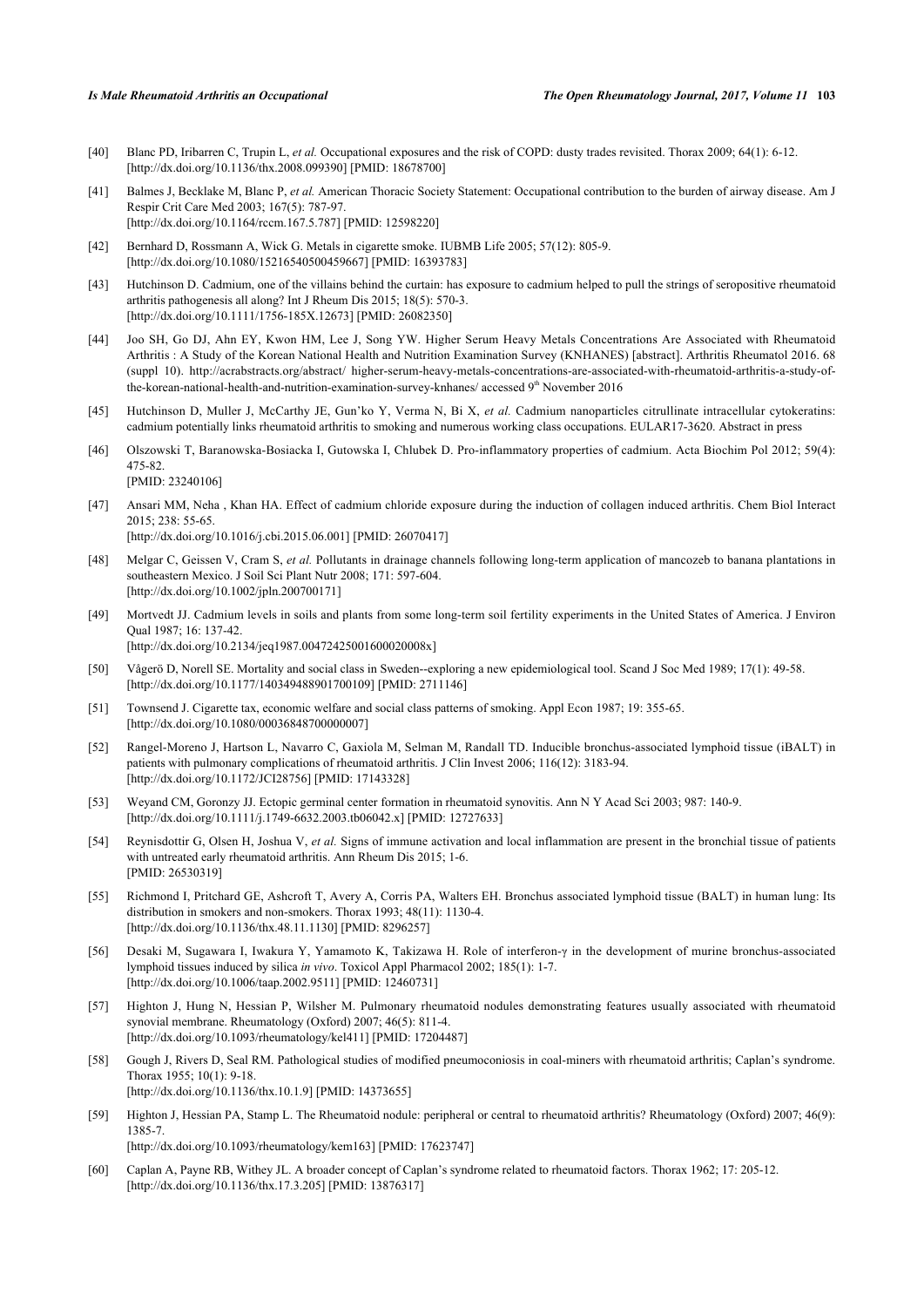- <span id="page-16-0"></span>[61] Jurik AG, Davidsen D, Graudal H. Prevalence of pulmonary involvement in rheumatoid arthritis and its relationship to some characteristics of the patients. A radiological and clinical study. Scand J Rheumatol 1982; 11(4): 217-24. [\[http://dx.doi.org/10.3109/03009748209098194\]](http://dx.doi.org/10.3109/03009748209098194) [PMID: [7178857](http://www.ncbi.nlm.nih.gov/pubmed/7178857)]
- <span id="page-16-1"></span>[62] Remy-Jardin M, Remy J, Cortet B, Mauri F, Delcambre B. Lung changes in rheumatoid arthritis: CT findings. Radiology 1994; 193(2): 375-82. [\[http://dx.doi.org/10.1148/radiology.193.2.7972746](http://dx.doi.org/10.1148/radiology.193.2.7972746)] [PMID: [7972746](http://www.ncbi.nlm.nih.gov/pubmed/7972746)]

<span id="page-16-2"></span>[63] Edwards JC, Wilkinson LS, Pitsillides AA. Palisading cells of rheumatoid nodules: comparison with synovial intimal cells. Ann Rheum Dis 1993; 52(11): 801-5.

[\[http://dx.doi.org/10.1136/ard.52.11.801](http://dx.doi.org/10.1136/ard.52.11.801)] [PMID: [7504437\]](http://www.ncbi.nlm.nih.gov/pubmed/7504437)

- <span id="page-16-3"></span>[64] Ziff M. The rheumatoid nodule. Arthritis Rheum 1990; 33(6): 761-7. [\[http://dx.doi.org/10.1002/art.1780330601](http://dx.doi.org/10.1002/art.1780330601)] [PMID: [2194460\]](http://www.ncbi.nlm.nih.gov/pubmed/2194460)
- <span id="page-16-4"></span>[65] Davison AG, Haslam PL, Corrin B, *et al.* Interstitial lung disease and asthma in hard-metal workers: Bronchoalveolar lavage, ultrastructural, and analytical findings and results of bronchial provocation tests. Thorax 1983; 38(2): 119-28. [\[http://dx.doi.org/10.1136/thx.38.2.119](http://dx.doi.org/10.1136/thx.38.2.119)] [PMID: [6857569\]](http://www.ncbi.nlm.nih.gov/pubmed/6857569)
- <span id="page-16-5"></span>[66] Eisenbud M, Lisson J. Epidemiological aspects of beryllium-induced nonmalignant lung disease: A 30-year update. J Occup Med 1983; 25(3): 196-202.
	- [\[http://dx.doi.org/10.1097/00043764-198303000-00012](http://dx.doi.org/10.1097/00043764-198303000-00012)] [PMID: [6842310\]](http://www.ncbi.nlm.nih.gov/pubmed/6842310)
- <span id="page-16-6"></span>[67] Mittal S, Revell M, Barone F, *et al.* Lymphoid aggregates that resemble tertiary lymphoid organs define a specific pathological subset in metal-on-metal hip replacements. PLoS One 2013; 8(5): e63470. [\[http://dx.doi.org/10.1371/journal.pone.0063470](http://dx.doi.org/10.1371/journal.pone.0063470)] [PMID: [23723985\]](http://www.ncbi.nlm.nih.gov/pubmed/23723985)
- <span id="page-16-7"></span>[68] Scudder PR, Al-Timimi D, McMurray W, White AG, Zoob BC, Dormandy TL. Serum copper and related variables in rheumatoid arthritis. Ann Rheum Dis 1978; 37(1): 67-70. [\[http://dx.doi.org/10.1136/ard.37.1.67](http://dx.doi.org/10.1136/ard.37.1.67)] [PMID: [629607\]](http://www.ncbi.nlm.nih.gov/pubmed/629607)
- <span id="page-16-8"></span>[69] Afridi HI, Kazi TG, Brabazon D, Naher S. Interaction between zinc, cadmium, and lead in scalp hair samples of Pakistani and Irish smokers rheumatoid arthritis subjects in relation to controls. Biol Trace Elem Res 2012; 148(2): 139-47. [\[http://dx.doi.org/10.1007/s12011-012-9352-6\]](http://dx.doi.org/10.1007/s12011-012-9352-6) [PMID: [22351104](http://www.ncbi.nlm.nih.gov/pubmed/22351104)]
- <span id="page-16-9"></span>[70] Coccini T, Barni S, Vaccarone R, Mustarelli P, Manzo L, Roda E. Pulmonary toxicity of instilled cadmium-doped silica nanoparticles during acute and subacute stages in rats. Histol Histopathol 2013; 28(2): 195-209. [PMID: [23275303\]](http://www.ncbi.nlm.nih.gov/pubmed/23275303)
- <span id="page-16-10"></span>[71] Mohamed BM, Verma NK, Davies AM, *et al.* Citrullination of proteins: A common post-translational modification pathway induced by different nanoparticles in vitro and in vivo. Nanomedicine (Lond) 2012; 7(8): 1181-95. [\[http://dx.doi.org/10.2217/nnm.11.177](http://dx.doi.org/10.2217/nnm.11.177)] [PMID: [22625207\]](http://www.ncbi.nlm.nih.gov/pubmed/22625207)
- <span id="page-16-11"></span>[72] Willemze A, Trouw LA, Toes RE, Huizinga TW. The influence of ACPA status and characteristics on the course of RA. Nat Rev Rheumatol 2012; 8(3): 144-52.

[\[http://dx.doi.org/10.1038/nrrheum.2011.204\]](http://dx.doi.org/10.1038/nrrheum.2011.204) [PMID: [22293763](http://www.ncbi.nlm.nih.gov/pubmed/22293763)]

- <span id="page-16-12"></span>[73] Song YW, Kang EH. Autoantibodies in rheumatoid arthritis: Rheumatoid factors and anticitrullinated protein antibodies. QJM 2010; 103(3): 139-46.
	- [\[http://dx.doi.org/10.1093/qjmed/hcp165\]](http://dx.doi.org/10.1093/qjmed/hcp165) [PMID: [19926660](http://www.ncbi.nlm.nih.gov/pubmed/19926660)]
- <span id="page-16-13"></span>[74] Aho K, Heliövaara M, Maatela J, Tuomi T, Palosuo T. Rheumatoid factors antedating clinical rheumatoid arthritis. J Rheumatol 1991; 18(9): 1282-4. [PMID: [1757925\]](http://www.ncbi.nlm.nih.gov/pubmed/1757925)
- <span id="page-16-14"></span>[75] Tuomi T, Heliövaara M, Palosuo T, Aho K. Smoking, lung function, and rheumatoid factors. Ann Rheum Dis 1990; 49(10): 753-6. [\[http://dx.doi.org/10.1136/ard.49.10.753](http://dx.doi.org/10.1136/ard.49.10.753)] [PMID: [2241263\]](http://www.ncbi.nlm.nih.gov/pubmed/2241263)
- <span id="page-16-15"></span>[76] Pernis B, Vigliani EC, Selikoff IJ. Rheumatoid factor in serum of individuals exposed to asbestos. Ann N Y Acad Sci 1965; 132(1): 112-20. [\[http://dx.doi.org/10.1111/j.1749-6632.1965.tb41094.x\]](http://dx.doi.org/10.1111/j.1749-6632.1965.tb41094.x) [PMID: [5219543](http://www.ncbi.nlm.nih.gov/pubmed/5219543)]
- <span id="page-16-16"></span>[77] Vigliani EC, Pernis B. Immunological aspects of silicosis. Bibl Tuberc 1963; 17: 230-79. [PMID: [13997152\]](http://www.ncbi.nlm.nih.gov/pubmed/13997152)
- <span id="page-16-17"></span>[78] Newkirk MM, Mitchell S, Procino M, *et al.* Chronic smoke exposure induces rheumatoid factor and anti-heat shock protein 70 autoantibodies in susceptible mice and humans with lung disease. Eur J Immunol 2012; 42(4): 1051-61. [\[http://dx.doi.org/10.1002/eji.201141856\]](http://dx.doi.org/10.1002/eji.201141856) [PMID: [22531929](http://www.ncbi.nlm.nih.gov/pubmed/22531929)]
- <span id="page-16-18"></span>[79] Hayem G, De Bandt M, Palazzo E, *et al.* Anti-heat shock protein 70 kDa and 90 kDa antibodies in serum of patients with rheumatoid arthritis. Ann Rheum Dis 1999; 58(5): 291-6. [\[http://dx.doi.org/10.1136/ard.58.5.291](http://dx.doi.org/10.1136/ard.58.5.291)] [PMID: [10225814\]](http://www.ncbi.nlm.nih.gov/pubmed/10225814)
- <span id="page-16-19"></span>[80] Wu T, Ma J, Chen S, *et al.* Association of plasma antibodies against the inducible Hsp70 with hypertension and harsh working conditions. Cell Stress Chaperones 2001; 6(4): 394-401. [\[http://dx.doi.org/10.1379/1466-1268\(2001\)006<0394:AOPAAT>2.0.CO;2\]](http://dx.doi.org/10.1379/1466-1268(2001)006<0394:AOPAAT>2.0.CO;2) [PMID: [11795477](http://www.ncbi.nlm.nih.gov/pubmed/11795477)]